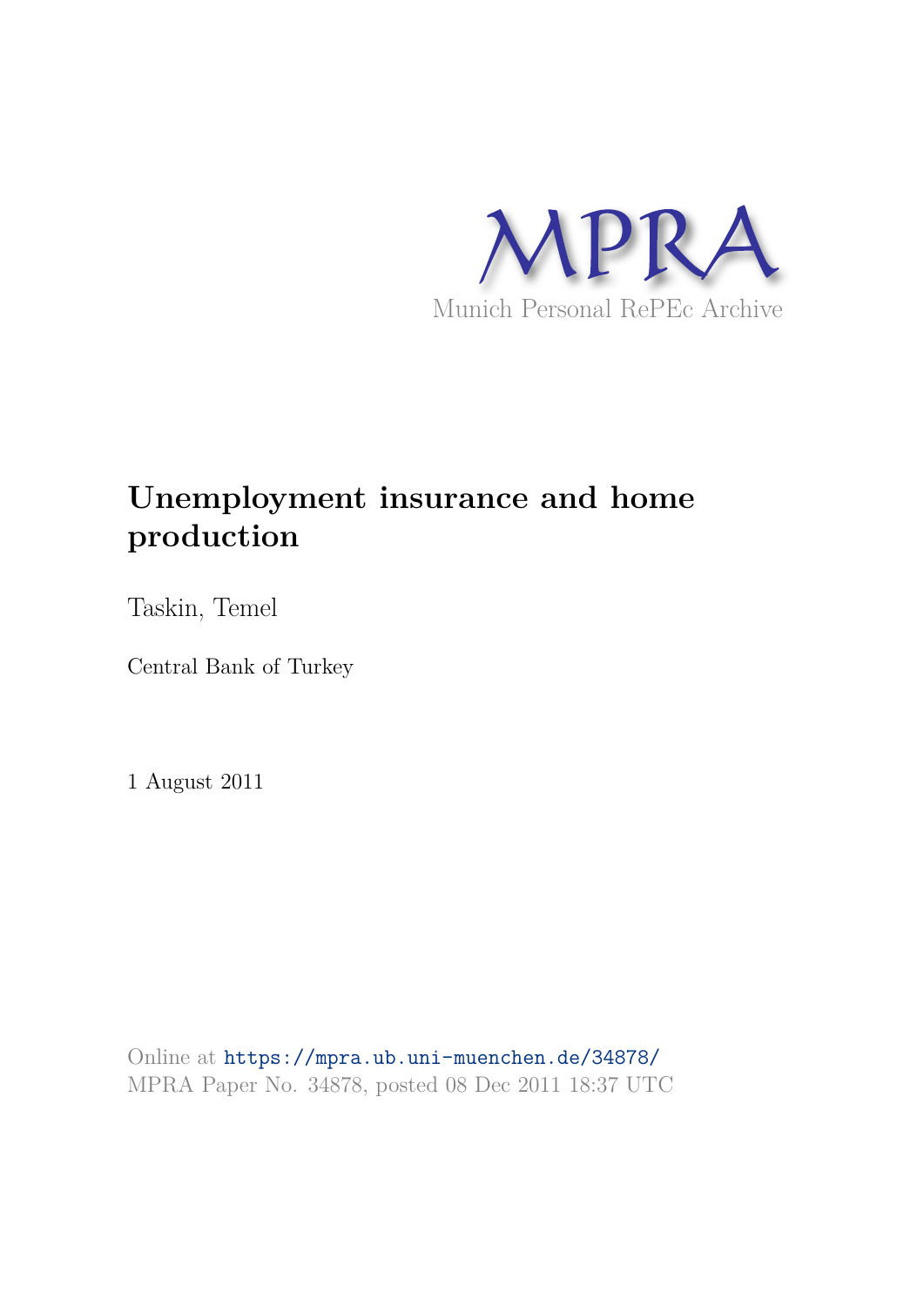# Unemployment Insurance and Home Production <sup>∗</sup>

Temel Taşkın $^{\dagger}$ Central Bank of Turkey

November, 2011

#### Abstract

In this paper, we incorporate home production into a quantitative model of unemployment and show that realistic levels of home production have a significant impact on the optimal unemployment insurance rate. Motivated by recently documented empirical facts, we augment an incomplete markets model of unemployment with a home production technology, which allows unemployed workers to use their extra non-market time as partial insurance against the drop in income due to unemployment. In the benchmark model, we find that the optimal replacement rate in the presence of home production is roughly 40% of wages, which is 40% lower than the no home production model's optimal replacement rate of 65%. The 40% optimal rate is also close to the estimated rate in practice. The fact that home production makes a significant difference in the optimal unemployment insurance rate is robust to a variety of parameterizations and alternative model environments.

#### J.E.L. Classification: D13, E21, J65.

Keywords: Unemployment insurance, home production, incomplete markets, self-

insurance.

<sup>∗</sup>This paper is a part of my Ph.D. thesis at the University of Rochester. I am grateful to Mark Aguiar for his support and guidance. I would also like to thank Arpád Abrahám, Mark Bils, Yongsung Chang, Gregorio Caetano, Yavuz Arslan, and the seminar and conference participants at the University of Rochester, European University Institute, Central European University, Izmir Economy University, Middle East Technical University, Central Bank of Turkey, Society for Economic Dynamics Meeting in Montreal, Midwest Macro Meeting at Michigan State University, and Canadian Economic Association Meeting in Quebec City for helpful discussions. All errors are mine and comments are very welcome. The views expressed here are those of the author and do not reflect those of the Central Bank of Turkey.

<sup>†</sup>Email: temel.taskin@tcmb.gov.tr.eu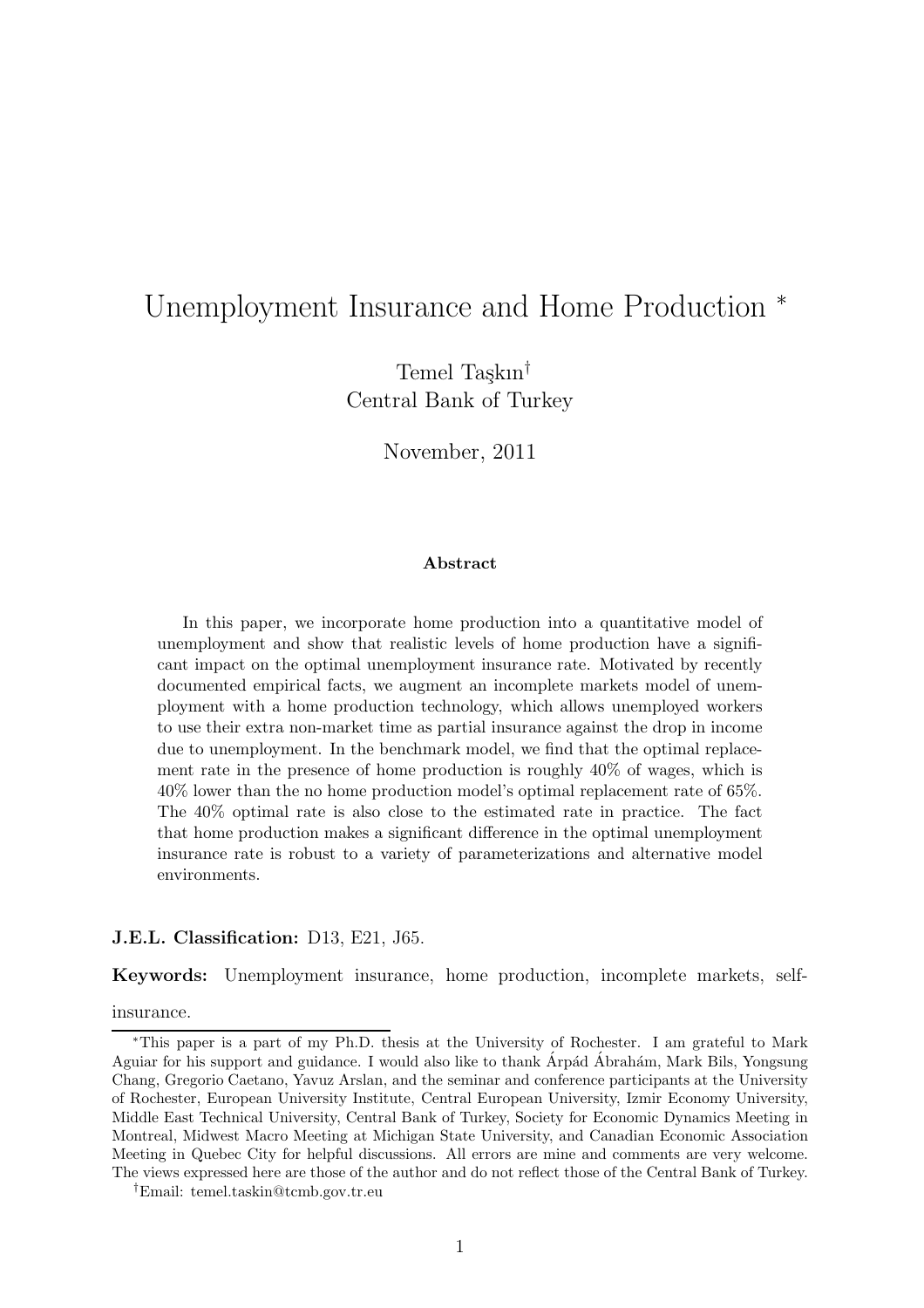### 1 Introduction

In this paper, we study the optimal rate of unemployment insurance in an economy where individuals do home production as well as market production. If there were complete private insurance against unemployment shocks, then government-provided unemployment insurance would be unnecessary. Therefore, it is important to account for the amount of self-insurance of unemployed workers when designing unemployment insurance programs. In this paper, we consider home production as a self-insurance mechanism and study the role of home production in determining the optimal unemployment insurance rate. The results suggest that the optimal replacement rate in the presence of home production is roughly 40% of wages, which is significantly lower than the no home production model's optimal replacement rate of 65%. The 40% optimal rate is also close to the estimated rate in practice for the United States.

To formalize the idea of self-insurance through home production, we augment an incomplete markets model of unemployment with a home production technology, which allows unemployed workers to use their extra non-market time as partial insurance against the drop in income due to unemployment. The model features a heterogeneous agent framework due to idiosyncratic employment shocks. Government provides unemployment insurance as a constant fraction of lost earnings during the unemployment spell, which is the current design of policy implemented in the United States. It is financed through proportional income taxation. Along with government-provided unemployment insurance, individuals can partially self-insure by increasing home production during unemployment spells and/or accumulating savings.

The role of home production in determining the optimal rate of unemployment insurance is quantified by solving the model twice: once with home production and once without home production. By introducing home production into the model, we dif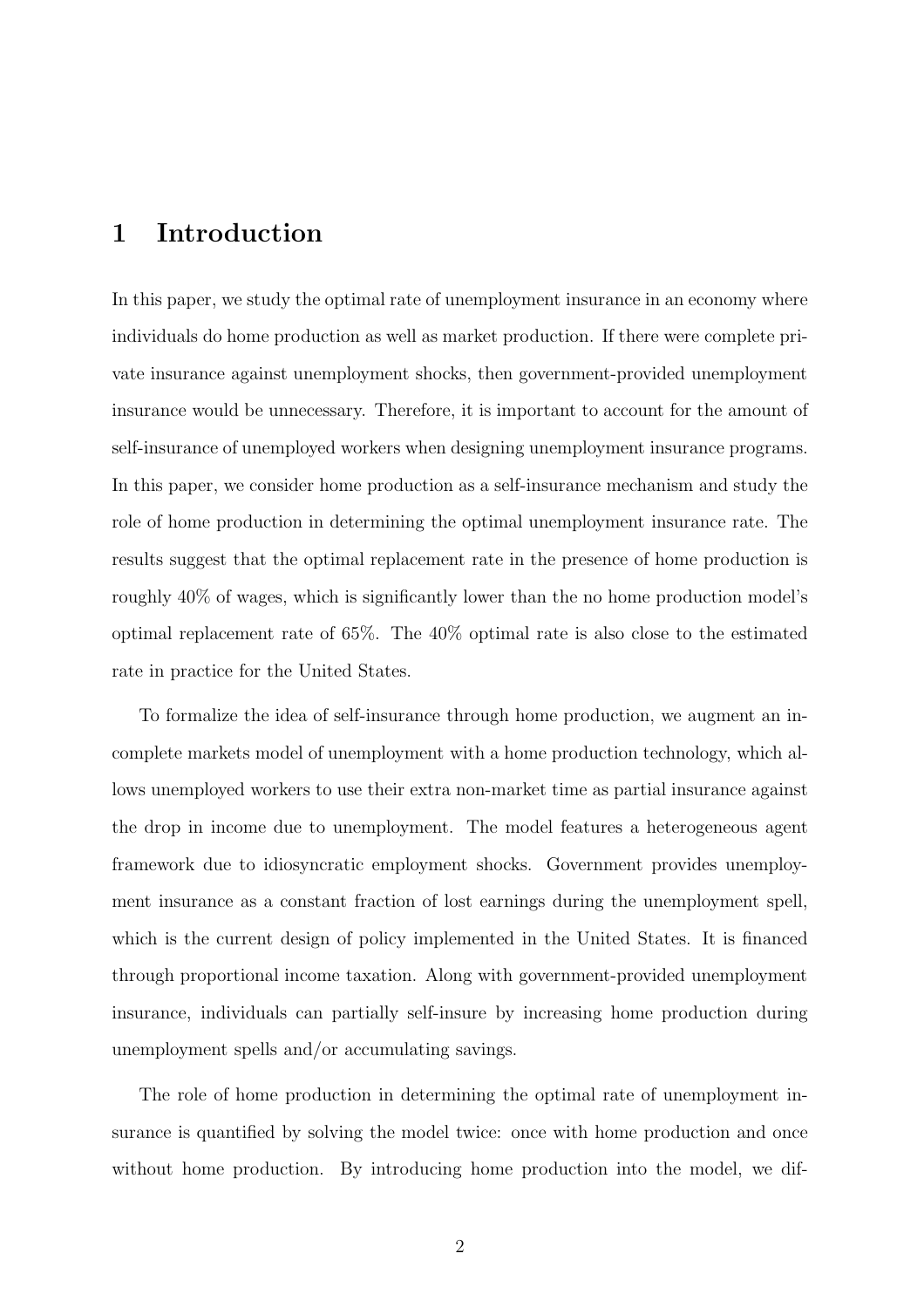ferentiate consumption from expenditure, which is not an accurate measure of actual consumption.<sup>1</sup> Due to the nature of the unemployment shocks, the budget and time constraints of individuals change during unemployment spells. They have looser time constraints and tighter budget constraints, and their optimal behavior adjusts accordingly. In equilibrium, individuals do more home production during unemployment spells, which provides smoother consumption compared to the case in which there is no home production. Eventually, the optimal rate of unemployment insurance turns out to be significantly smaller due to the additional self-insurance through home production. The result is robust to a variety of parameterizations and alternative model environments.

The quantitative implications of the model rely on two crucial points: first, the response of individual time allocation to unemployment shock and second, the elasticity of substitution between time and goods in the home production function. Therefore, it is important to calibrate the model to be consistent with empirical facts at these two points. We do so by comparing the model's predictions with the recent empirical literature.<sup>2</sup>

The paper contributes to the quantitative unemployment insurance literature by computing the optimal rate of unemployment insurance in an economy where individuals do home production as well as market production. In general, incomplete markets models - including the quantitative models of unemployment insurance<sup>3</sup> - ignore the partial insurance role<sup>4</sup> of home production and how it varies with employment status. However, the recent empirical literature provides evidence that home production is quantitatively important in time-use surveys.<sup>5</sup> In particular, the unemployed allocate their non-market

<sup>&</sup>lt;sup>1</sup>Aguiar and Hurst  $(2005, 2007)$ 

 $2A$ guiar and Hurst (2007), and Burda and Hamermesh (2010)

<sup>3</sup>See for instance: Hansen and Imrohoroglu (1992), Hopenhayn and Nicolini (1997), Acemoglu and Shimer (2000).

<sup>&</sup>lt;sup>4</sup>See Heathcote et al. (2009) for a survey on the partial insurance mechanisms in incomplete markets.  $5$ Aguiar and Hurst (2007)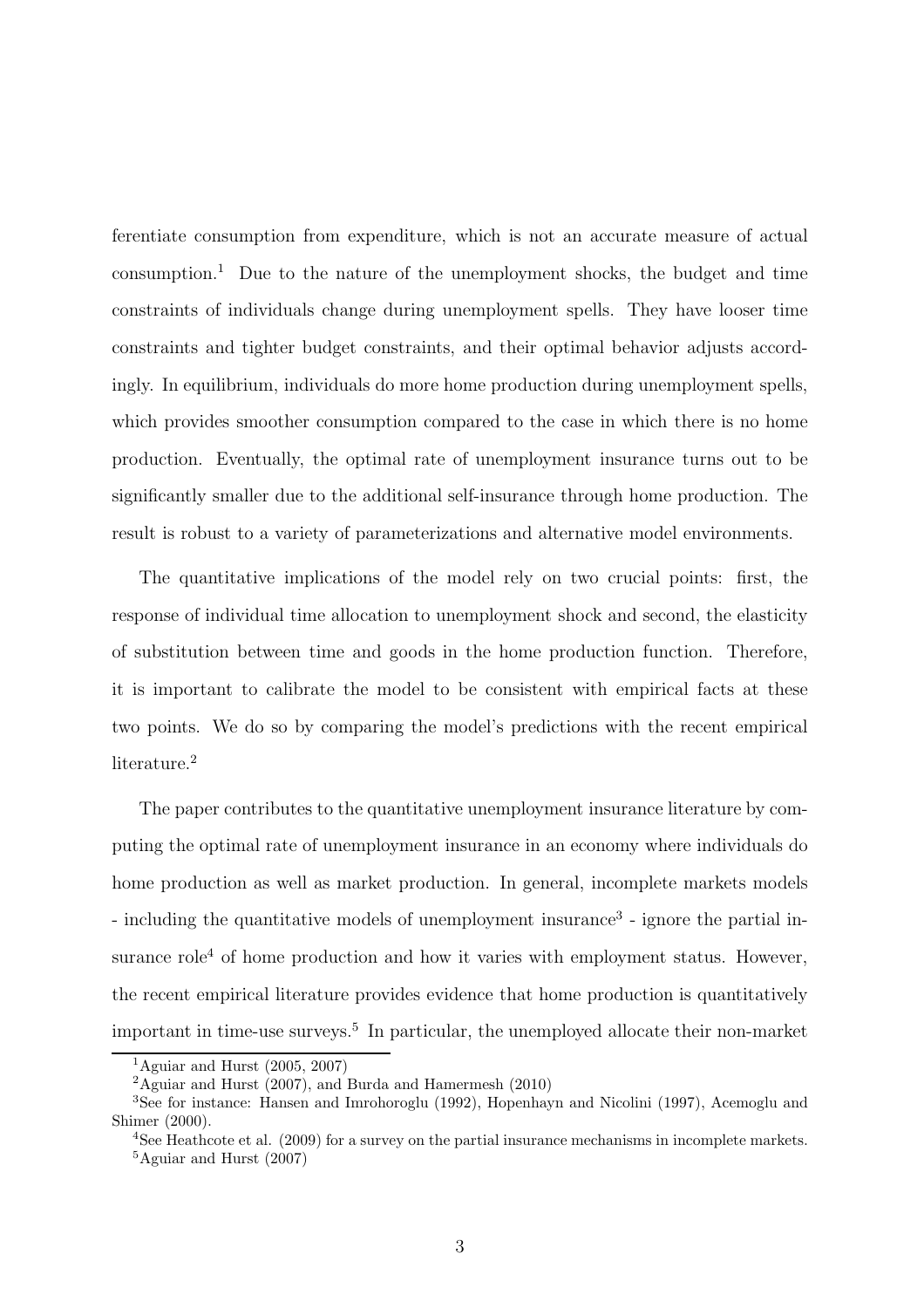time differently, $6$  and this is important for policy analysis. Therefore, our paper closes the gap between the home production literature and unemployment insurance literature.

The rest of the paper is organized as follows. Section 2 summarizes the related literature. Section 3 presents some interesting facts about employment status and home production. Section 4 describes the model in which we analyze the optimal unemployment insurance. Section 5 explains the calibration of the model parameters. Section 6 discusses the results. Finally, Section 7 concludes.

### 2 Related Literature

The paper is related to the quantitative unemployment insurance literature and recent empirical findings on home production. Many papers, including Hansen and Imrohoroglu (1992), Davidson and Woodbury (1997), Acemoglu and Shimer (2000), and Chetty (2008), look for the optimal rate of unemployment insurance conditioning on a certain type of policy as we do in this paper. Our paper is different from those papers since we consider home production as well as market production in the model economy.

There is a large literature on the optimal profile of unemployment insurance payments over the unemployment spell. The results vary. Some of the studies (Shavell and Weiss 1979, Hopenhayn and Nicolini 1997, Wang and Williamson 2002, Alvarez and Sanchez 2010) claim that the optimal profile of payments should be decreasing over the unemployment spell. Other papers (Kocherlakota 2004, Hagedorn et al. 2005, Shimer and Werning 2008) support flat or increasing payments over the unemployment spell. In this paper, we abstract from the problem of optimal design. Instead, we focus on the current design in practice in the United States and look for the optimal rate of insurance conditional on this design.

 ${}^{6}$ Burda and Hamermesh (2010)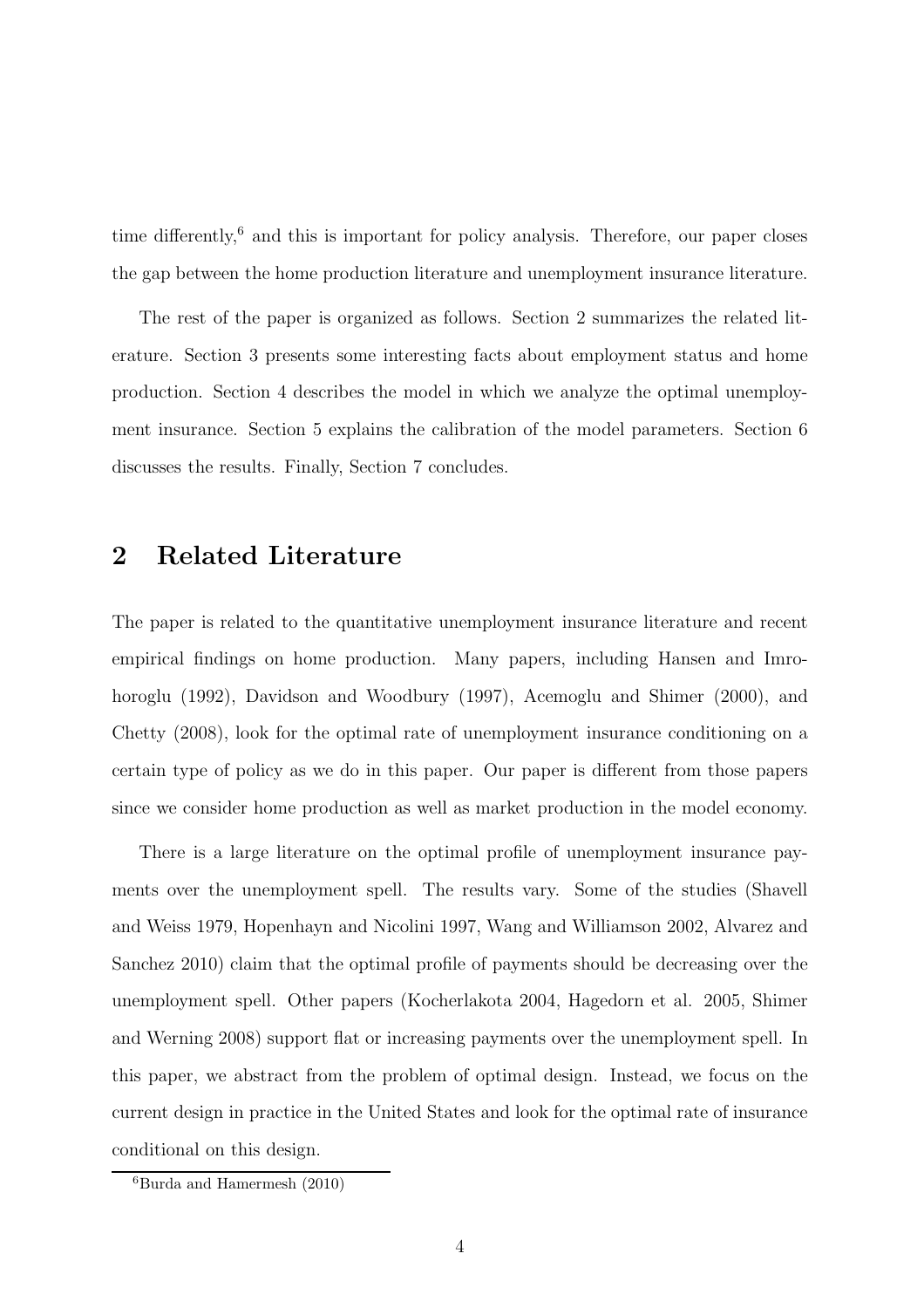On the other hand, because of the recent availability of time-use surveys, the number of studies emphasizing the role of home production has increased substantially. In particular, using time-use data from some developed countries, including the U.S., Burda and Hamermesh (2010) document that time spent on home production increases significantly due to unemployment. Moreover, Aguiar and Hurst (2007) estimate parameters of a home production function for the U.S. by using two micro data sets. In that sense, we benefit from these two papers in determining parameters of our quantitative model.

Moreover, the home production approach has been employed to explain various puzzles in macroeconomics. Aguiar and Hurst (2005) explain the retirement puzzle using a home production approach, where home production has a consumption-smoothing role. Chang and Hornstein (2007) employ home production in a business cycle model to better understand aggregate fluctuations in labor supply and the small correlation between employment and wages. Benhabib et al. (1991), Greenwood and Hercowitz (1991), Canova and Ubide (1998), and Chang (2000) are other examples. In contrast, motivated by recent empirical facts, we employ home production as a self-insurance mechanism in a quantitative unemployment insurance model.

### 3 Data

In this section, we provide complementary results to the recent empirical literature on home production. We document the relationship between employment status and home production using the American Time Use Survey (ATUS). ATUS is a repeated crosssectional data set that is a supplement to the Current Population Survey (CPS). It has been conducted since 2003, and it is nationally representative. We use 2003-2008 samples, which were obtained from the Bureau of Labor Statistics web page.<sup>7</sup> The survey collects

 $7$ http://www.bls.gov/tus/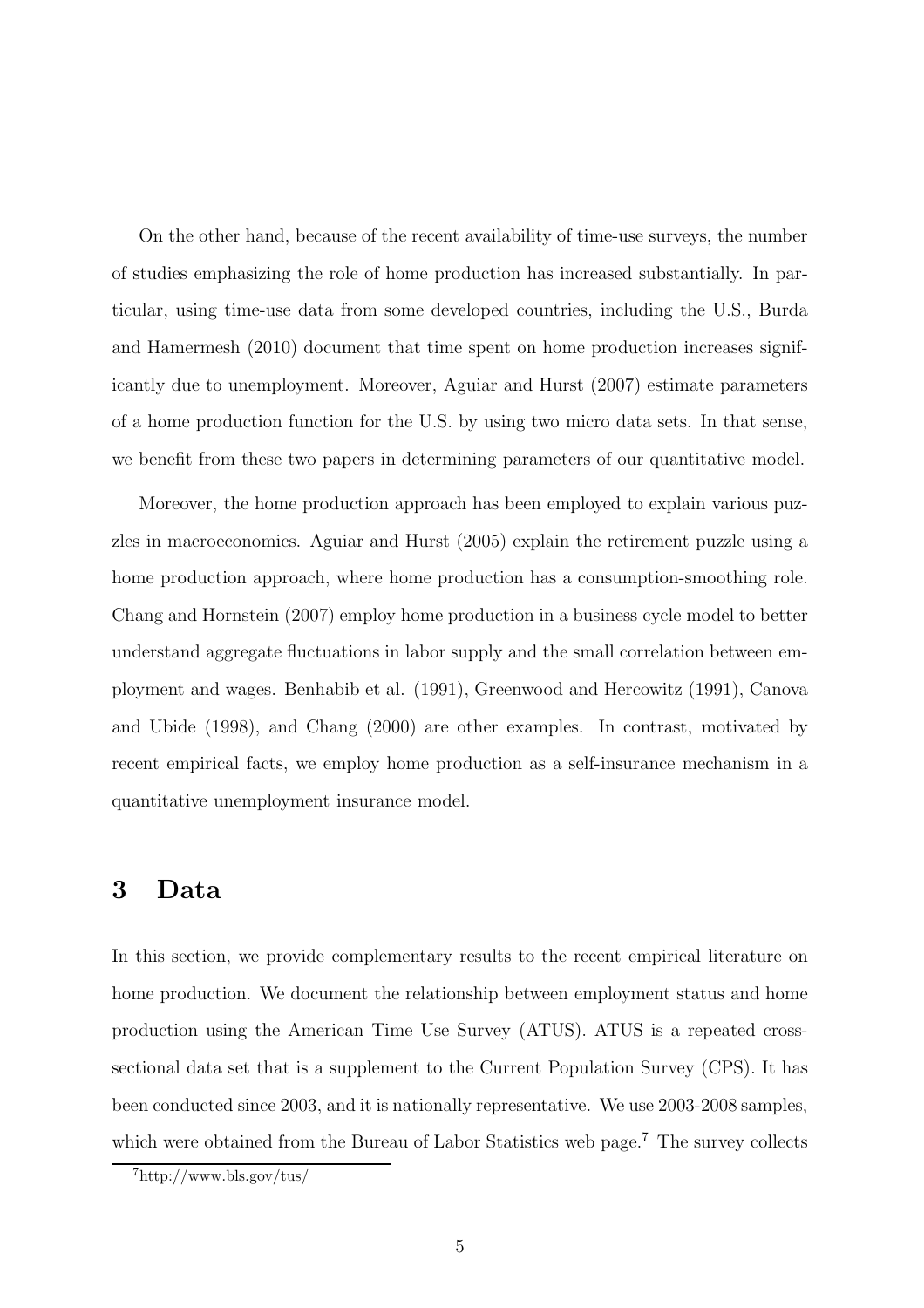information through time-use diaries from individuals. It measures time spent on a rich set of activities, including personal care, household activities, work-related activities, education, socializing, leisure, traveling and volunteer activities.<sup>8</sup> The unit of time is minutes per day, and we convert it to hours per week by multiplying by 7/60. Also, the survey provides detailed information about the employment status and demographic characteristics of individuals.

The type of activities considered in home production are time spent on housework, home and vehicle maintenance, caring for household members (child care and adult care), consumer purchases, gardening, pet care, and travel related to these activities.<sup>9</sup>

Since the paper focuses on the use of extra time when individuals move from employment to unemployment, we restrict the sample to individuals in the labor force between the ages of 20-65. The number of observations is 52,652, the rate of unemployment is 5.3%, and the average time spent on home production is 14.28 hours per week in the selected sample. Table 1 presents the demographics and summary statistics of the sample.

We use the following equation to estimate the effect of employment status on home production:

$$
HP_i = \beta_0 + X_i \beta + U_i \phi + D_i \gamma + \epsilon_i \tag{1}
$$

where  $HP_i$  is the weekly hours spent on home production,  $U_i$  is employment status (1 if individual is unemployed, 0 otherwise),  $D_i$  is a set of dummy variables for each state and year,  $X_i$  is a set of explanatory variables including age, education, their interaction, race, gender, family size, and spouse employment status for individual i.

<sup>8</sup>For a detailed description and a guide to the potential uses of the data, see Hamermesh et al. (2005).

<sup>&</sup>lt;sup>9</sup>A full description of activities and their codes are provided online on the web page of the Bureau of Labor Statistics: http://www.bls.gov/tus/lexiconnoex0308.pdf.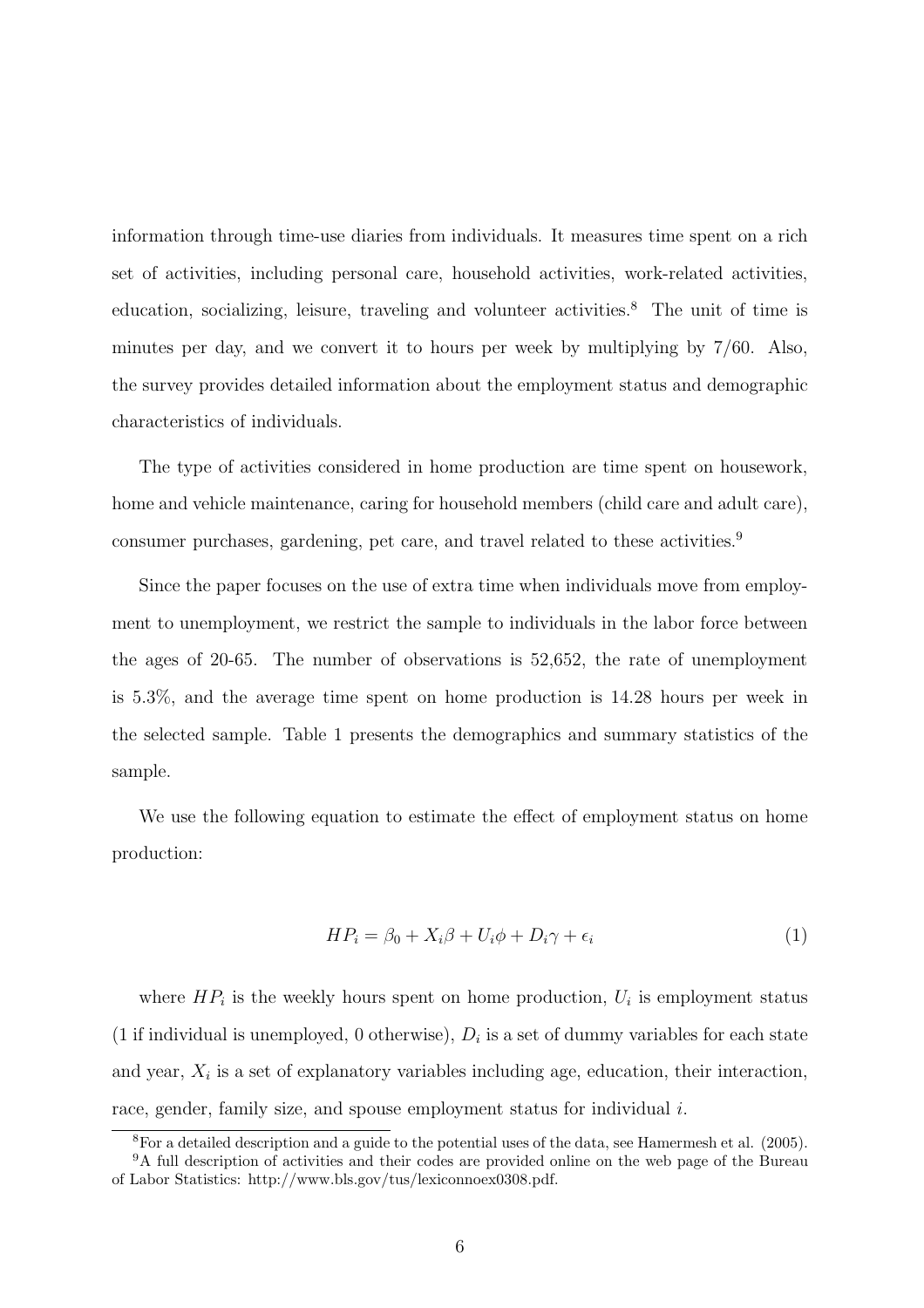Table 2 compares the decline in working hours and the increase in home production and housework hours. There is an increase of 12 hours/week in time spent for home production as opposed to a 37 hours/week decrease in time spent for market production. The increase in time spent on housework at the transition from employment to unemployment is only 5.4 hours/week. We also decompose the increase in home production hours in Table 3.

The empirical results suggest that individuals do not completely substitute leisure for the decline in working hours during unemployment spells. Instead, some part of the decline in working hours is substituted with an increase in home production. We interpret this as a consumption insurance during unemployment spells against the loss of earnings and compute the optimal rate of unemployment insurance in this environment.

# 4 Model

We augment an incomplete markets model of unemployment with a home production technology, which allows unemployed workers to use their extra non-market time as partial insurance against the drop in income due to unemployment. We use a dynamic general equilibrium environment with home production to understand the role of home production in determining optimal unemployment insurance policy. The markets are incomplete because there is only storage technology for individuals. The unemployment insurance is financed by a proportional income tax. There is a continuum of ex ante identical individuals and heterogeneity arises due to idiosyncratic employment opportunities. We explain each component of the model in detail in the following subsections.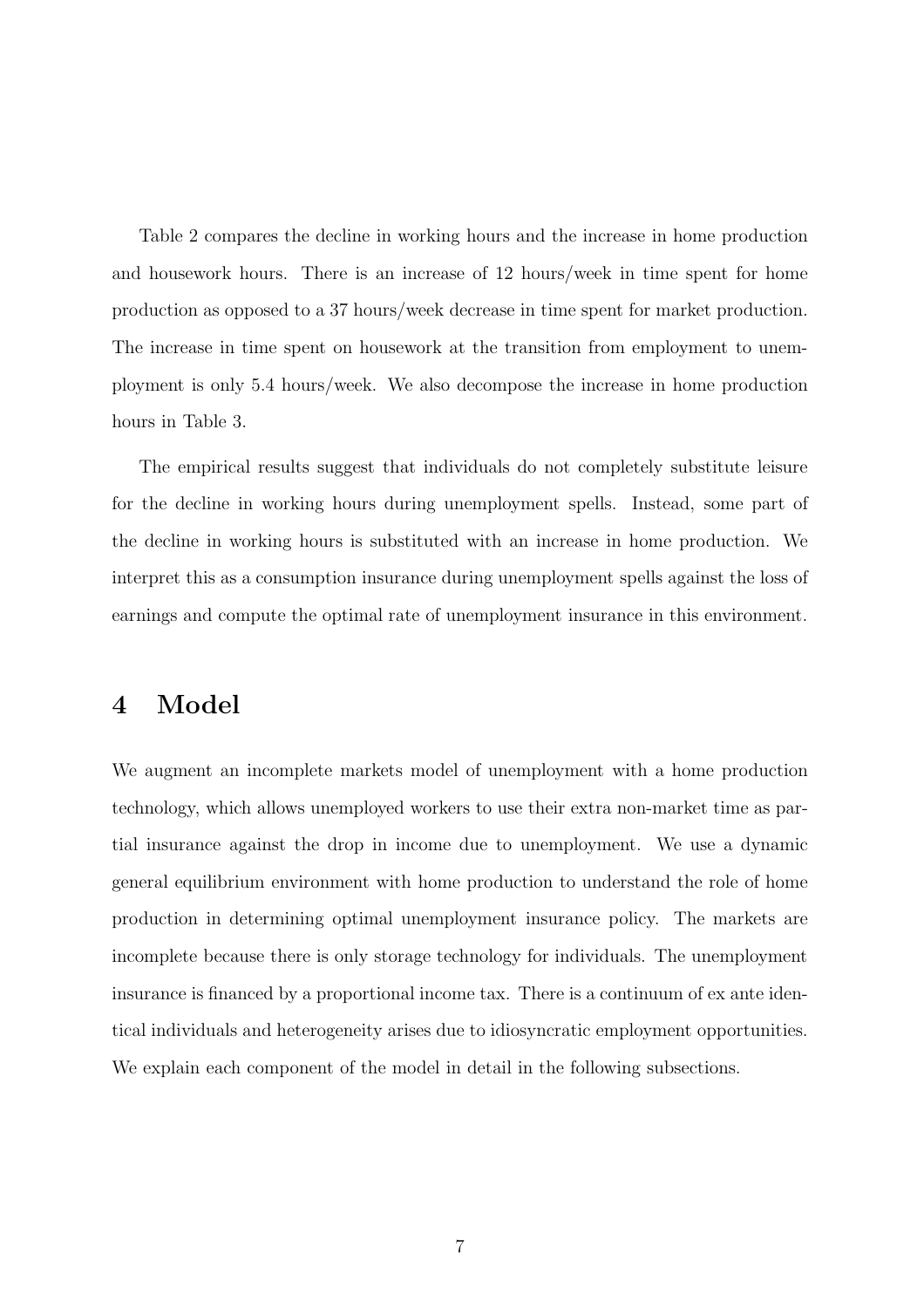#### 4.1 Employment Process

Individuals receive shocks to employment opportunities every period. It follows a twostate Markov chain. The transition probabilities are defined as  $\chi(i, j) = P(e' = j | e = i)$ , where  $i, j \in \{0, 1\}$ . For example, given that the individual did not get an offer in the last period, the probability of getting an offer in the current period is equal to  $P(e' = 1|e = 0) = \chi(0, 1)$ . Each employed individual earns the same wage rate denoted with  $y$ .

#### 4.2 Household Decisions

Individuals enjoy utility from consumption and leisure. They have two continuous decisions at every period: one is the saving/spending decision, and the other is the time allocation decision. Individuals can choose the amount of time spent on home production and leisure given their employment status. The time constraint is looser and the budget constraint is tighter when the individual is unemployed. Given that the individual has a job offer, he or she also makes an accept/reject decision.

They maximize their lifetime utility:

$$
E\sum_{t=0}^{\infty}\beta^t u(c_t,l_t)
$$

where  $u(\cdot)$  is a period utility function,  $\beta$  is a time discount factor,  $c_t$  is consumption and  $l_t$  is leisure.

Individuals have a time constraint in each period, which depends on the employment shock in the current period:

$$
h_t + l_t + n(e) = 1\tag{2}
$$

where  $h_t$  is time spent on home production,  $l_t$  is leisure and  $n(e)$  is labor supply con-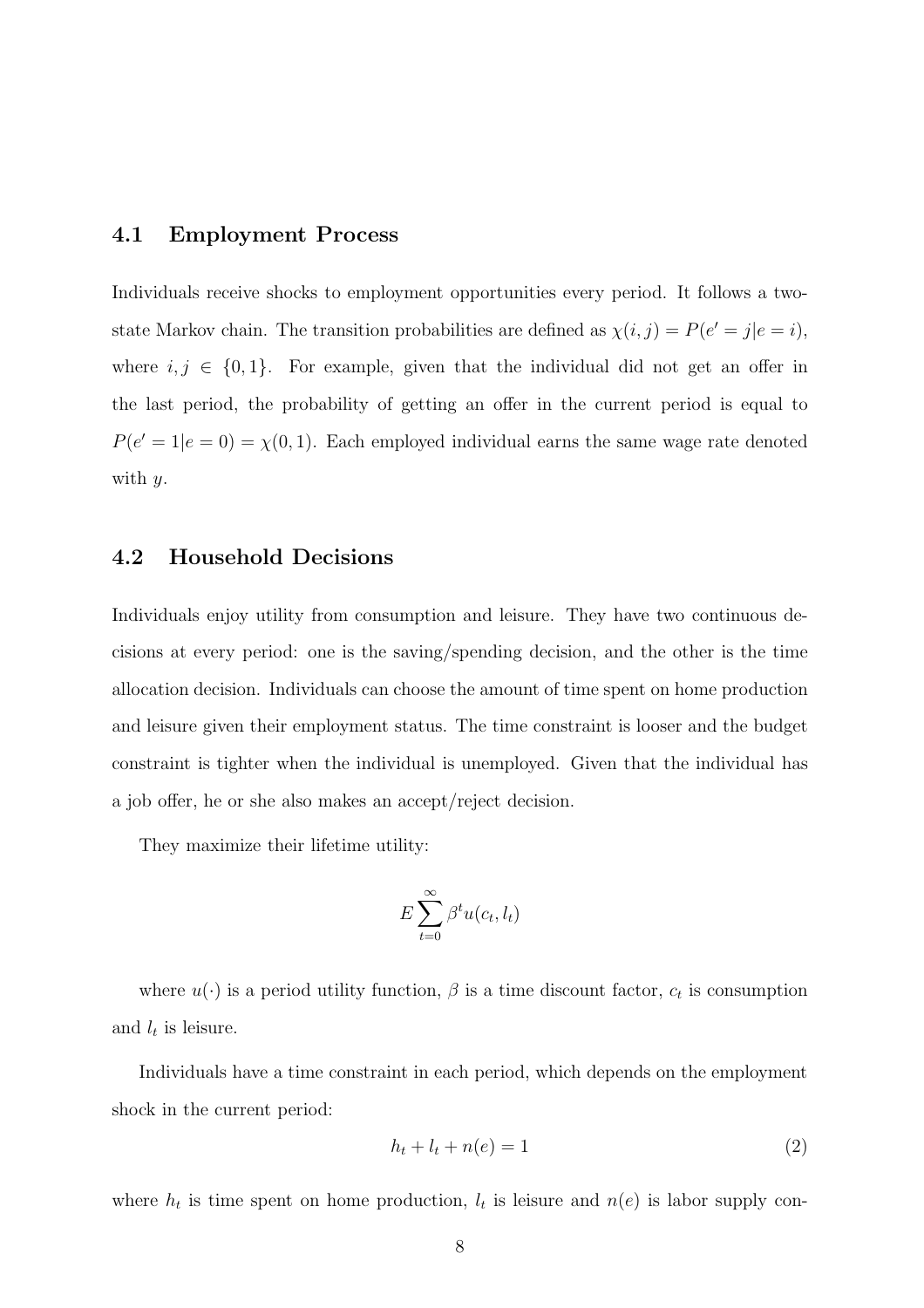ditional on employment status. Individuals have an employment decision only at the extensive margin. If an individual is unemployed, then  $n(0) = 0$ , if he or she is employed, then  $n(1) = \bar{n}$ . Therefore, unemployed individuals have looser time constraints compared to employed individuals. In particular, employed individuals face the following time constraint:

$$
h_t + l_t + \bar{n} = 1 \tag{3}
$$

and unemployed individuals face the following time constraint:

$$
h_t + l_t = 1 \tag{4}
$$

#### 4.3 Storage Technology

Individuals can accumulate wealth through a non-interest-bearing asset and the assets evolve according to the following equation:<sup>10</sup>

$$
x_t + a_{t+1} = a_t + y_t^d(e)
$$
\n(5)

$$
0 \le a_t \tag{6}
$$

where  $x_t$  is expenditure on market goods and services, and  $a_{t+1}$  is the amount of wealth carried to the next period. Disposable income  $(y_t^d)$  depends on employment opportunity and qualification for unemployment insurance, we will return to this later on. If individuals are not working, they can consume their stock of wealth and they can also possibly consume unemployment benefits.

<sup>&</sup>lt;sup>10</sup> Although this asset structure is pretty standard in the UI literature, we would like to indicate that the optimal replacement rates would tend to be smaller with a richer asset market structure or a borrowing option. However, the wealth of unemployed workers is close to zero in the U.S. data, and our asset structure matches this fact.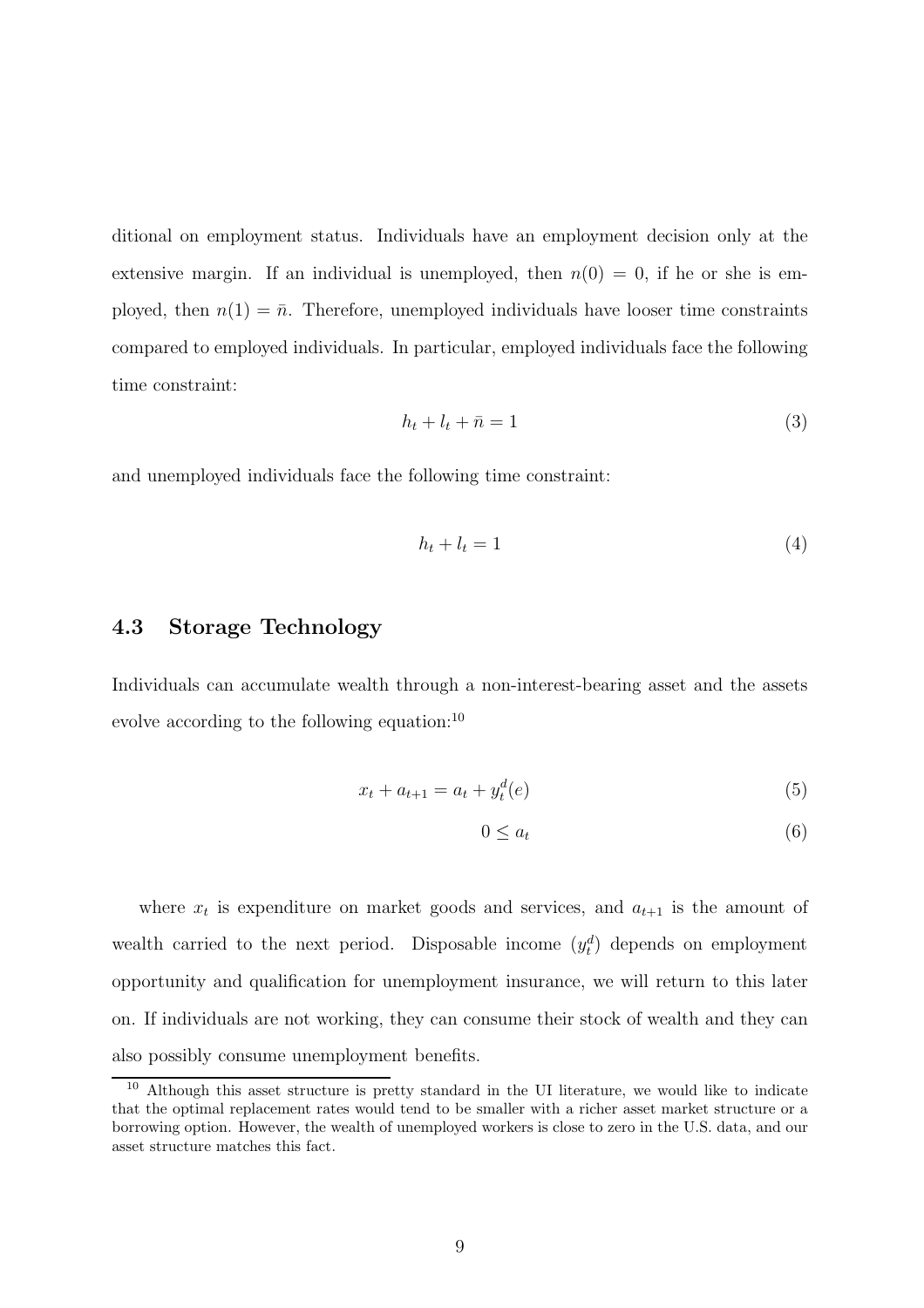#### 4.4 Home Production

Individuals produce consumption goods and services using market goods and services and time according to a production function:

$$
c_t = f(h_t, x_t) \tag{7}
$$

where  $c_t$  is the amount of consumption goods and services,  $h_t$  is time spent on home production and  $x_t$  is expenditure on market goods and services. In this paper, we assume that every individual has the same home production technology with function  $f(.)$ . We will explain this function in detail later on, when we explain functional specifications.

The individual's two constraints (2) and (5) are important in our analysis. Employed individuals have less time remaining for leisure and home production, so the time resource is more scarce for them. On the other hand, unemployed individuals have fewer resources for market goods and services. Due to this difference, they will allocate their time and goods differently.

#### 4.5 Moral Hazard

In the model economy, we also allow for moral hazard. Moral hazard is caused by imperfect government monitoring of job offers. In this case, individuals can turn down job offers and still collect unemployment benefits with some probability. The probability of obtaining benefits conditional on rejecting an offer is denoted with  $\pi(\eta)$ , where  $\eta$ represents last period employment status. We allow  $\pi(.)$  to depend on  $\eta$ , because the effectiveness of government monitoring might be different for searchers and quitters. If an individual is employed in the previous period and rejects a job offer in the current period, he/she is a quitter and probably better monitored by the government. If he/she is not employed in the previous period and rejects a job offer in the current period, he/she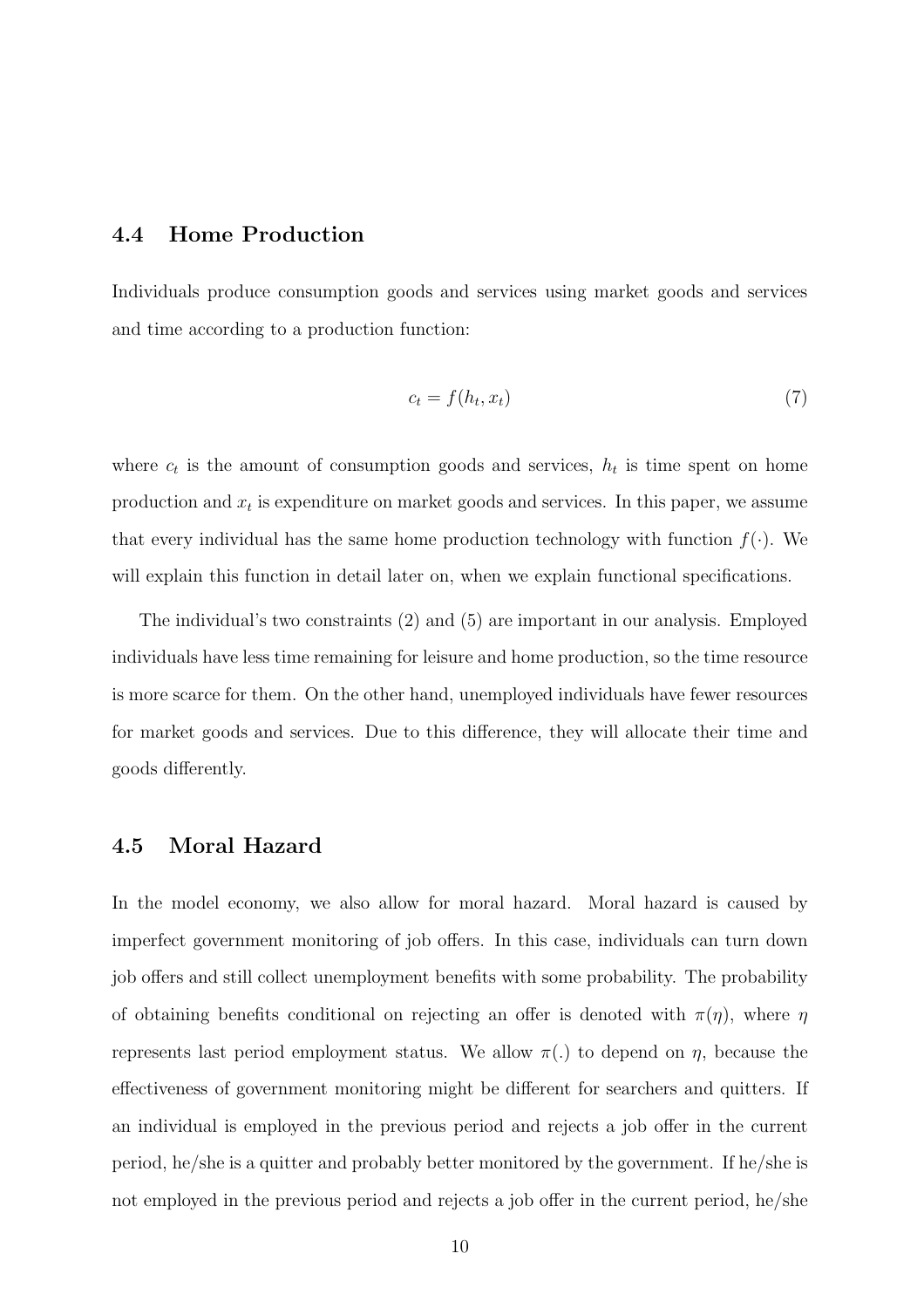is a searcher and probably not monitored as well as a quitter. Note that a positive value of either  $\pi(0)$  or  $\pi(1)$  refers to moral hazard in the society.

#### 4.6 Unemployment Insurance System

We define the unemployment benefits system as follows: If an individual has no employment opportunity, then he or she qualifies for unemployment benefits directly; If an individual has an employment opportunity and accepts it, then he or she does not qualify for unemployment benefits; If an individual has an employment opportunity and rejects it, then he or she qualifies for the unemployment benefits with probability  $\pi(\eta)$ depending on his or her employment status in the last period.

In the scheme below, e is the indicator of employment opportunity with  $e \in \{0, 1\}$ . If e is equal to 1, an individual has an employment opportunity; if e is equal to 0, an individual has no employment opportunity. We denote the unemployment insurance qualification indicator with  $\mu \in \{0, 1\}$ . If it is equal to 1, the individual is qualified for unemployment benefits; otherwise, he or she is not qualified. The last period's employment status is denoted with  $\eta \in \{0,1\}$ . If  $\eta = 1$ , then the individual was employed in the last period; otherwise, he or she was not employed in the last period. We summarize the unemployment benefit system as follows: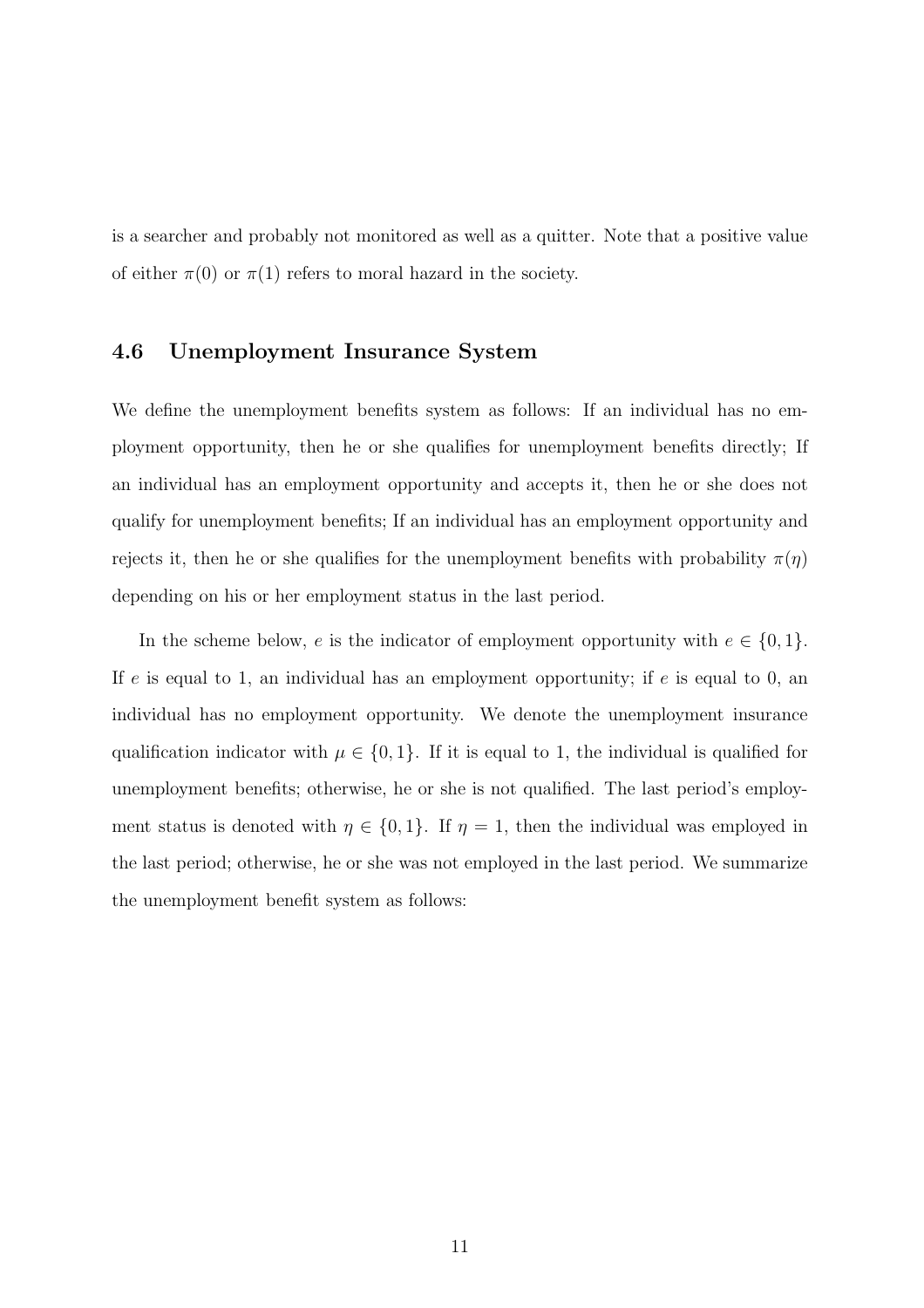gets no offer 
$$
(e = 0) \Rightarrow \mu = 1
$$
  
\ngets offer  $(e = 1)$ , accepts  $(\eta' = 1) \Rightarrow \mu = 0$   
\ngets offer  $(e = 1)$ ,  $(\eta = 0)$ , rejects  $(\eta' = 0) \Rightarrow \mu = 1$  with probability  $\pi(0)$  and  
\n $\mu = 0$  with probability  $1 - \pi(0)$   
\ngets offer  $(e = 1)$ ,  $(\eta = 1)$ , rejects  $(\eta' = 0) \Rightarrow \mu = 1$  with probability  $\pi(1)$  and  
\n $\mu = 0$  with probability  $1 - \pi(1)$ 

Note that government monitoring is an exogenous process with  $\pi(.)$ . The government does not make a decision on the degree of monitoring job offers. Optimal government monitoring is not analyzed in this paper.

#### 4.7 Taxation and Disposable Income

The government collects a proportional income tax  $(\tau)$  to finance the unemployment benefits. The rate of tax is adjusted to balance the government budget. Individuals who qualify for unemployment benefits receive a certain fraction  $(\theta)$  of their lost income. As noted before, an individual's disposable income  $(y_t)$  depends on the current and previous employment status. When individuals qualify for unemployment insurance, they receive a benefit equal to  $\theta(1-\tau)y$ , and we denote it with b. We summarize disposable income at different states as follows: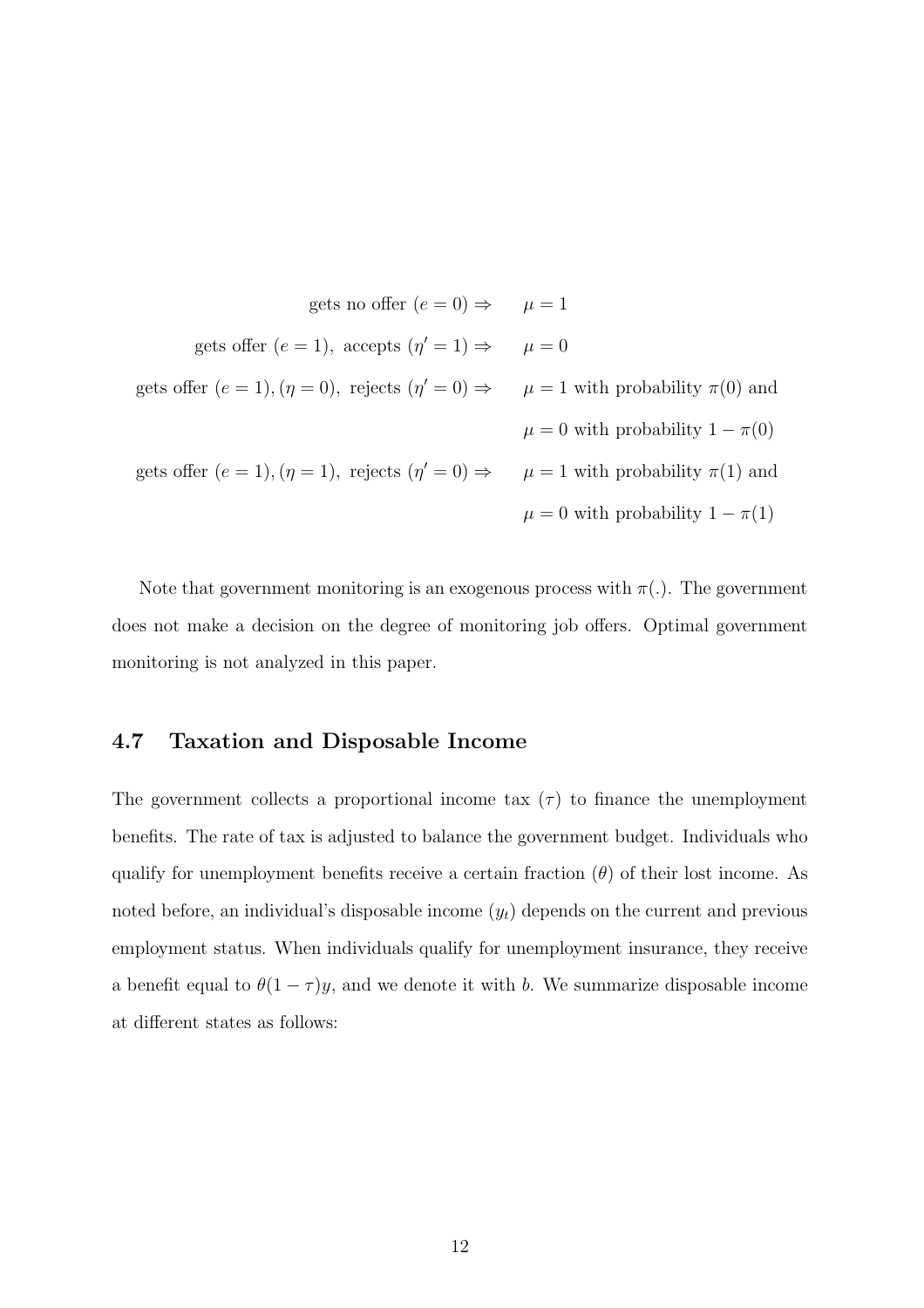gets no offer 
$$
(e = 0) \Rightarrow y_t^d = b
$$
 (8)

gets offer 
$$
(e = 1)
$$
, accepts  $(\eta' = 1) \Rightarrow y_t^d = (1 - \tau)y$  (9)

gets offer
$$
(e = 1)
$$
, rejects  $(\eta' = 0)$ , gets benefit  $(\mu = 1) \Rightarrow y_t^d = b$  (10)

gets offer 
$$
(e = 1)
$$
, rejects  $(\eta' = 0)$ , no benefit  $(\mu = 0) \Rightarrow y_t^d = 0$  (11)

In the above scheme,  $y_t^d$  represents disposable income in period t. We denote the wage of an employed worker with  $y$ , which is normalized to 1. If an individual has no employment opportunity, he or she enjoys the after-tax unemployment insurance benefits. If an individual has an employment opportunity and accepts it, then he or she enjoys the after-tax wage. If an individual has an employment opportunity and rejects it and qualifies for benefits, then he or she enjoys after tax unemployment benefits. If an individual does not qualify for benefits when he or she rejects the employment opportunity, then he or she has 0 disposable income in that period.

#### 4.8 Timing of Events

At each period an individual's state is determined by current employment opportunity (e), previous employment status  $(\eta)$ , and current asset level  $(a)$ . Given the current state, the individual makes an employment decision, a saving/spending decision, and a time allocation decision. First, the employment opportunity shock is received. If there is an employment opportunity, then the individual makes an employment decision by accepting or rejecting the opportunity. If the individual rejects the opportunity, then he or she finds out if he or she qualifies for unemployment benefits. Then the individual makes a saving/spending decision and a time allocation decision depending on whether he or she receives unemployment benefits. On the other hand, if there is no employment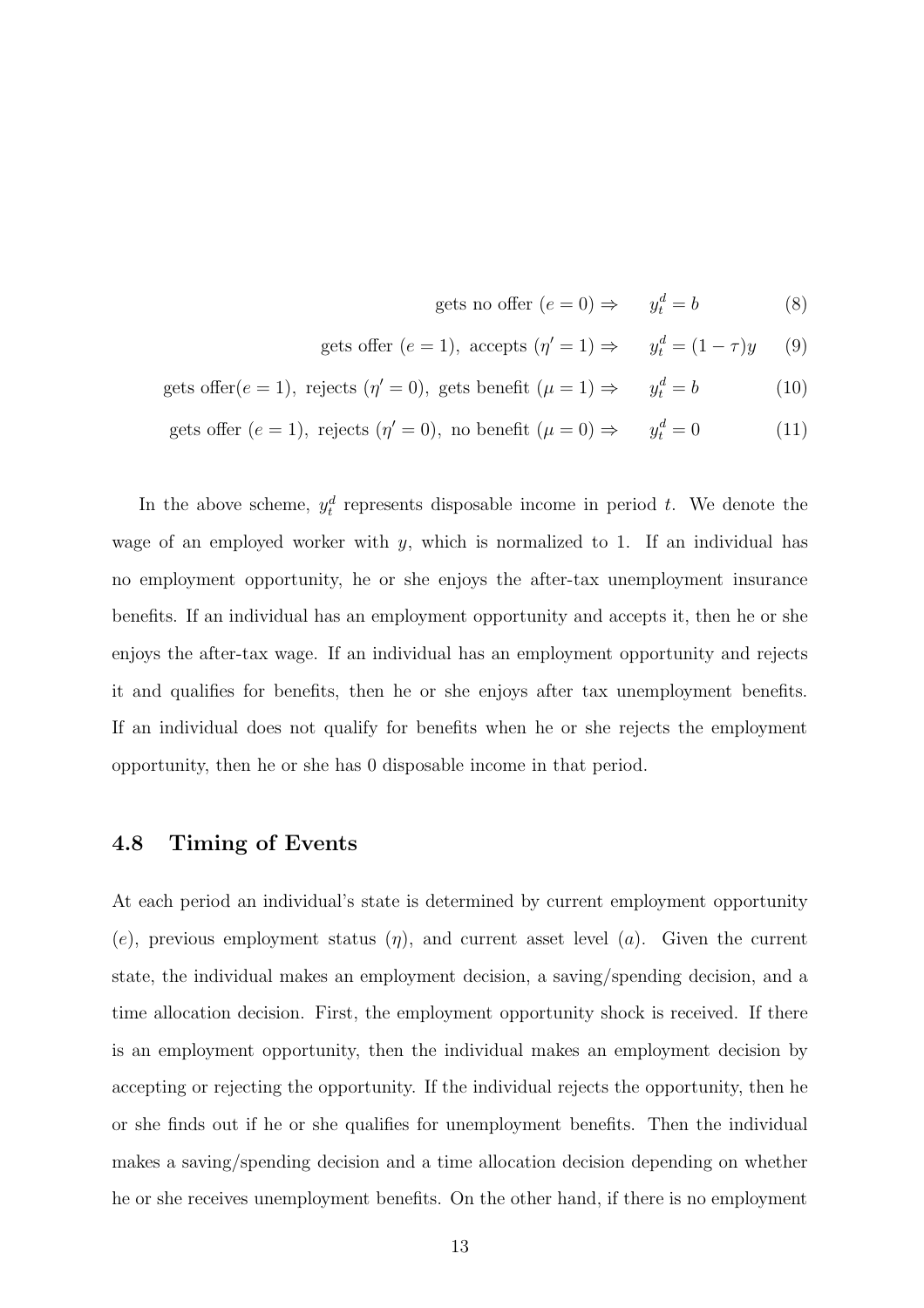opportunity, then the individual makes saving/spending and time allocation decisions directly. We summarize the timing of events in Figure ??.

#### 4.9 Recursive Formulations

Individuals make their decisions depending on three state variables: current asset levels  $(a)$ , existence of a job offer in the current period  $(e)$ , and the previous period's employment status  $(\eta)$ . We denote the value function of an individual with state variables a, e, and  $\eta$  with  $V(a, e, \eta)$ .

The problem of an individual with no employment opportunity can be summarized with the following recursive formulation:

$$
V(a,0,\eta) = \max_{a',x,h,l} \{ u(c,l) + \delta \sum_{e'} \chi(0,e')V(a',e',0) \}
$$
(12)  
s.t.

constraints (4), (5), (7), (8).

On the left-hand side of equation (12), a represents the current asset level and  $\eta$ represents last period employment status. Note that  $\eta$  has no role in the value function of individuals with no employment opportunity<sup>11</sup> because they directly qualify for unemployment insurance. Also, note that the employment opportunity indicator  $(e)$  is 0, in this case. On the right-hand side, the inputs of period utility are consumption and leisure. Consumption is represented as a function  $(f(.))$  of time spent on home production and expenditures on market goods. Time left for leisure equals  $1 - h$ , because the labor supply  $(n)$  is zero. In the next period's value function,  $\eta$  is equal to zero, because the individual is not working in the current period. Since the individual qualifies for unemployment insurance, disposable income equals a certain fraction  $(\theta)$  of lost after-tax

<sup>11</sup>We write it as an input in order to be consistent with the general notation of the model.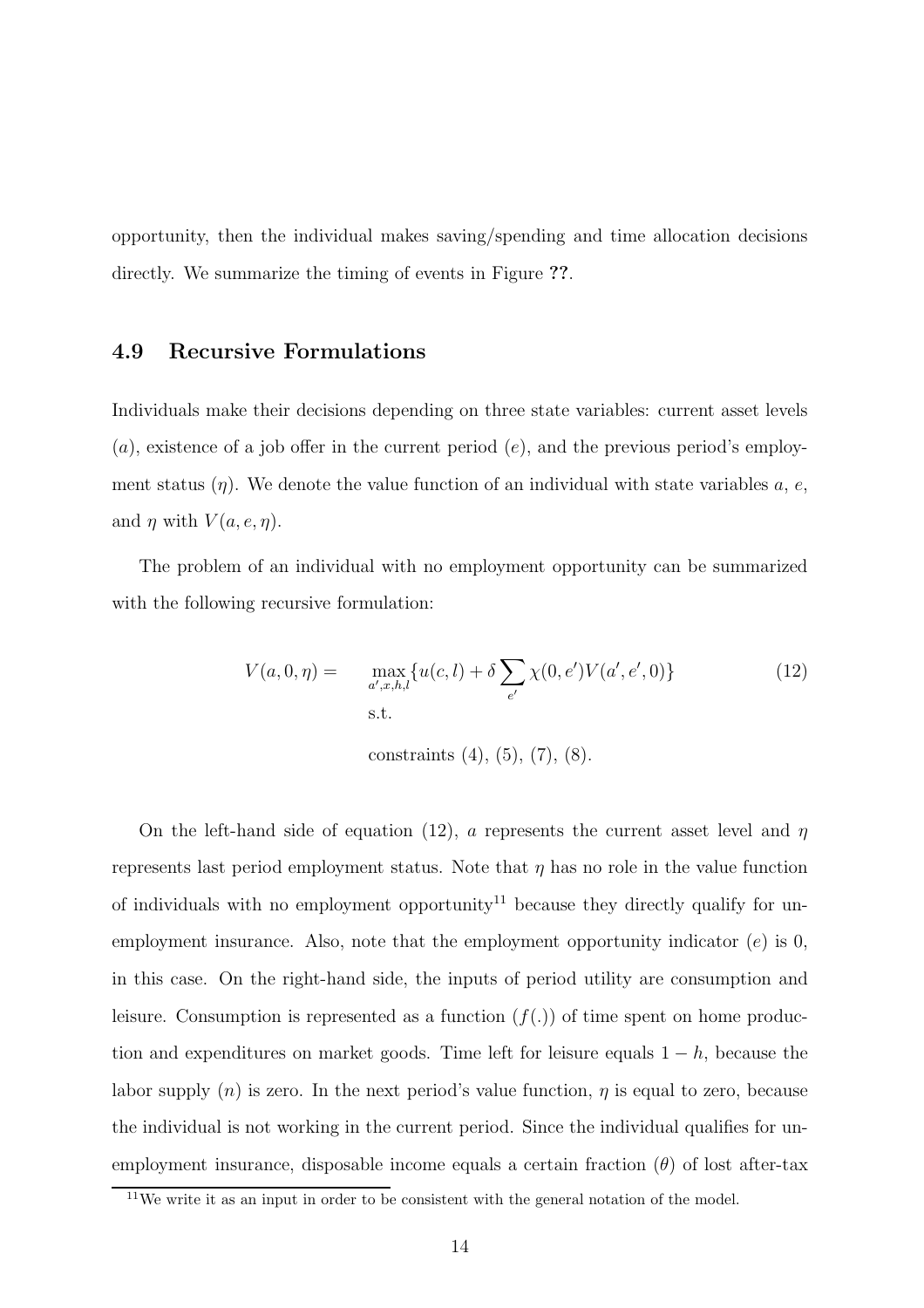earnings  $((1 - \tau)y)$ .

The problem of an individual with an employment opportunity can be summarized with the following recursive formulation:

$$
V(a, 1, \eta) = \max\{V_A(a, 1, \eta), V_R(a, 1, \eta)\}\tag{13}
$$

where, 
$$
V_R(a, 1, \eta) = \pi(\eta) V_B(a, 1, \eta) + (1 - \pi(\eta)) V_N(a, 1, \eta)
$$
 (14)

where  $V_f$  is the value of an offer,  $V_A$  is the value of accepting the offer,  $V_R$  is the value of rejecting the offer,  $V_B$  is the value of qualifying for unemployment insurance after rejecting the offer, and  $V_N$  is the value of not qualifying for unemployment insurance after rejecting the offer. Recall that  $\pi(\eta)$  represents the probability of obtaining unemployment benefits for those who reject employment opportunities. Therefore, the value of rejecting an offer is equal to  $\pi(\eta)$  times the value of obtaining unemployment benefits, and (1 −  $\pi(\eta)$  times the value of not obtaining benefits upon rejecting job offers.

The value of accepting an offer can be summarized as follows:

$$
V_A(a, 1, \eta) = \max_{a', x, h, l} \{ u(c, l) + \delta \sum_{e'} \chi(1, e') V(a', e', 1) \}
$$
(15)  
s.t.  
constraints (3), (5), (7), (9).

The value of qualifying for unemployment insurance upon rejecting an offer is equal to:

$$
V_B(a, 1, \eta) = \max_{a', x, h, l} \{ u(c, l) + \delta \sum_{e'} \chi(1, e') V(a', e', 0) \}
$$
(16)  
s.t.

constraints (4), (5), (7), (10).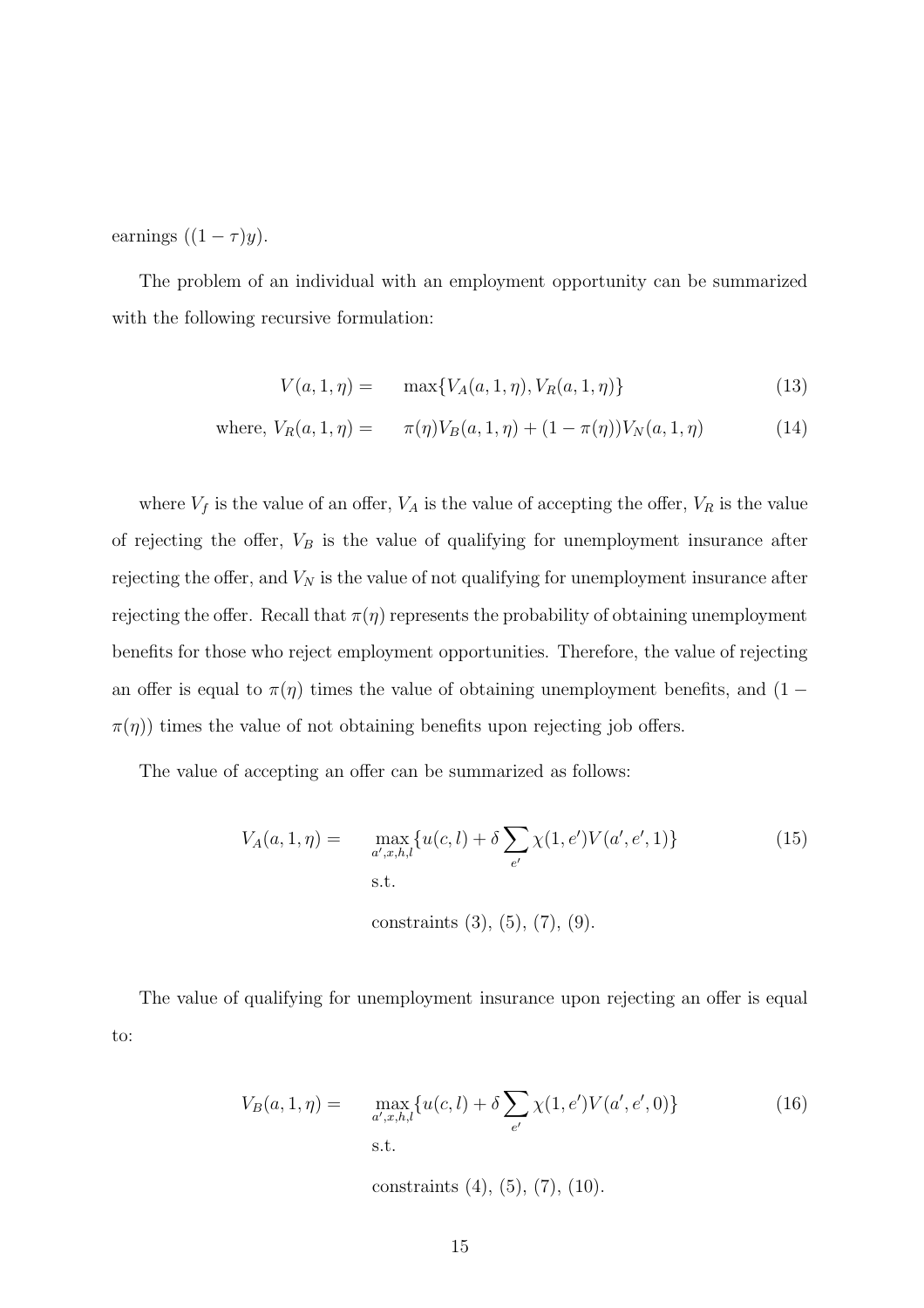The value of not qualifying for benefits upon rejecting an offer is defined as:

$$
V_N(a, 1, \eta) = \max_{a', x, h, l} \{ u(c, l) + \delta \sum_{e'} \chi(1, e') V(a', e', 0) \}
$$
(17)  
s.t.

constraints (4), (5), (7), (11).

### 4.10 Equilibrium

In this economy, a stationary competitive equilibrium is defined as:

- a set of decision rules of expenditure  $x(\omega)$ , stock of wealth  $a'(\omega)$ , home production  $h(\omega)$ , leisure  $l(\omega)$ , and employment  $\eta'(a, e, \eta)$ , where  $\omega = (a, e, \eta, \mu)$ ,
- a tax rate  $\tau$ ,
- $\bullet\,$  an invariant measure  $\lambda(\omega),$
- such that:
- the decision rules solve the individuals' problem defined in equations  $(12)$ ,  $(14)$ ,  $(15), (16), (17),$
- the goods market clears:

$$
\sum_{\omega} \lambda(\omega) x(\omega) = \sum_{\omega} \lambda(\omega) \eta'(\omega) y
$$

• the government budget is balanced:

$$
\sum_{a} \{ [\lambda(a, 1, \eta, 1) + \lambda(a, 0, \eta, 1)](1 - \tau)\theta y - \lambda(a, 1, \eta, 0)\eta'(a, 1, \eta, 0)y\tau \} = 0
$$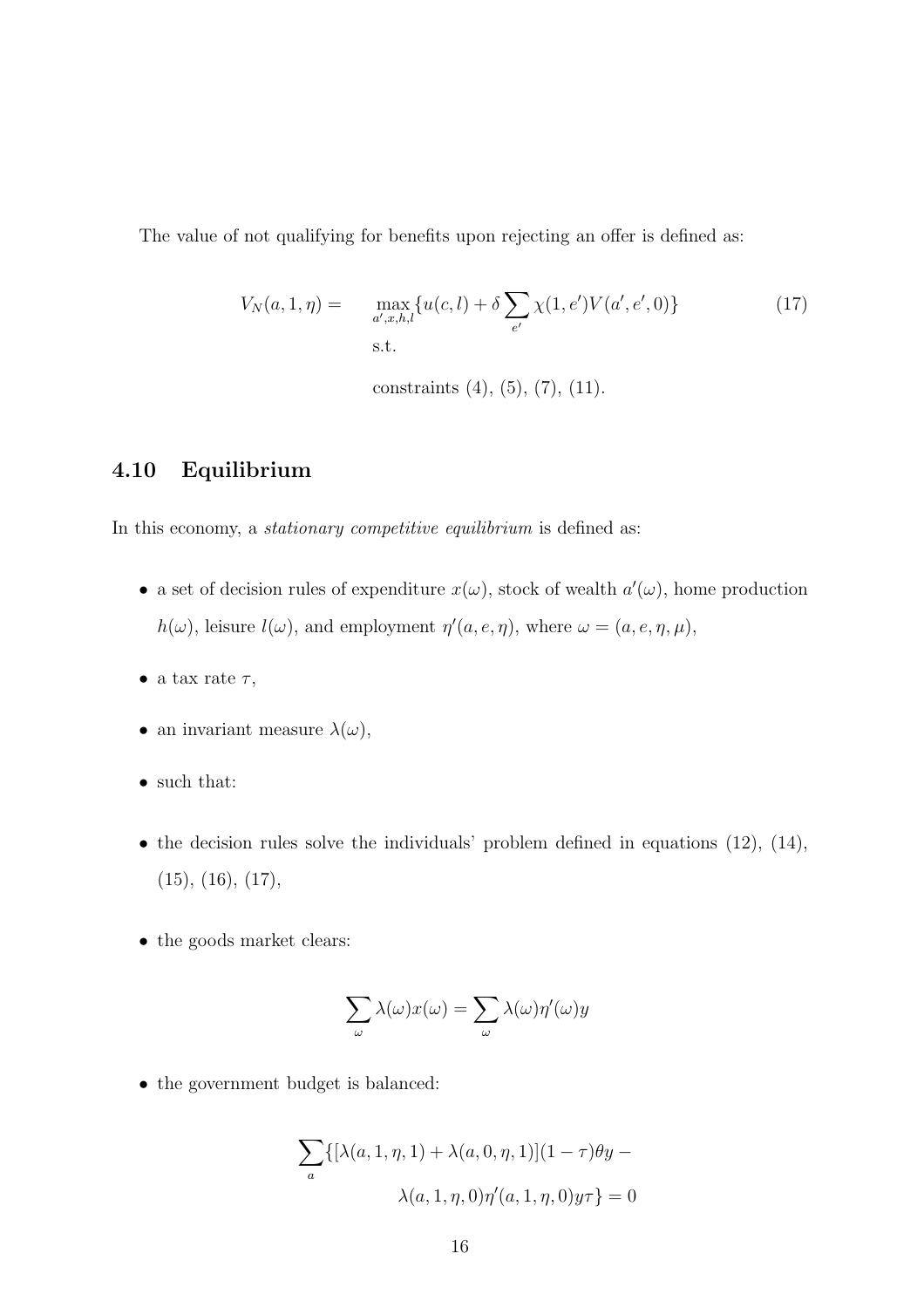• and the invariant measure  $\lambda(\omega)$  solves:

$$
\lambda(\omega') = \begin{cases}\n0; \text{ if } e' = 0, \mu' = 0 \\
\sum_{\mu} \sum_{\eta} \sum_{e} \sum_{a \in \Omega} \chi(e, e') \lambda(\omega); \text{ if } e' = 0, \mu' = 1 \\
\sum_{\mu} \sum_{\eta} \sum_{e} \sum_{a \in \Omega} \chi(e, e') \lambda(\omega) \times \\
\{\eta'(\omega') + [1 - \pi(\eta'(\omega'))][1 - \eta'(\omega')] \}; \text{ if } e' = 1, \mu' = 0 \\
\sum_{\mu} \sum_{\eta} \sum_{e} \sum_{a \in \Omega} \chi(e, e') \lambda(\omega) \times \\
\pi(\eta'(\omega'))[1 - \eta'(\omega')]; \text{ if } e' = 1, \mu' = 1\n\end{cases}
$$

where  $\Omega = \{a : a' = a'(a, e, \eta, \mu)\}.$ 

Note that, in equilibrium, decision rules solve the individuals' optimization problems. Total unemployment insurance payments for unemployed workers must be equal to the taxes paid by employed workers. The invariant distribution ensures that the distribution of agents doesn't change across time. In the invariant distribution, the first line means that the fraction of the population that gets offers and also obtains unemployment benefits is zero. The second line means that all agents who do not get an offer qualify for unemployment insurance benefits for sure. The third line represents the fraction of the population that gets an offer and does not qualify for benefits. The last line is the fraction of the population that gets an offer and also qualifies for benefits.

# 5 Calibration

In the unemployment insurance literature, most of the studies are quarterly or six-week periods.<sup>12</sup> We define each period as six weeks to be in line with the existing literature. The employment opportunities follow a two state Markov process. We follow Hansen and

<sup>&</sup>lt;sup>12</sup>There are exceptions that use weekly periods, for example: Acemoglu and Shimer (2000), Shimer and Werning (2008).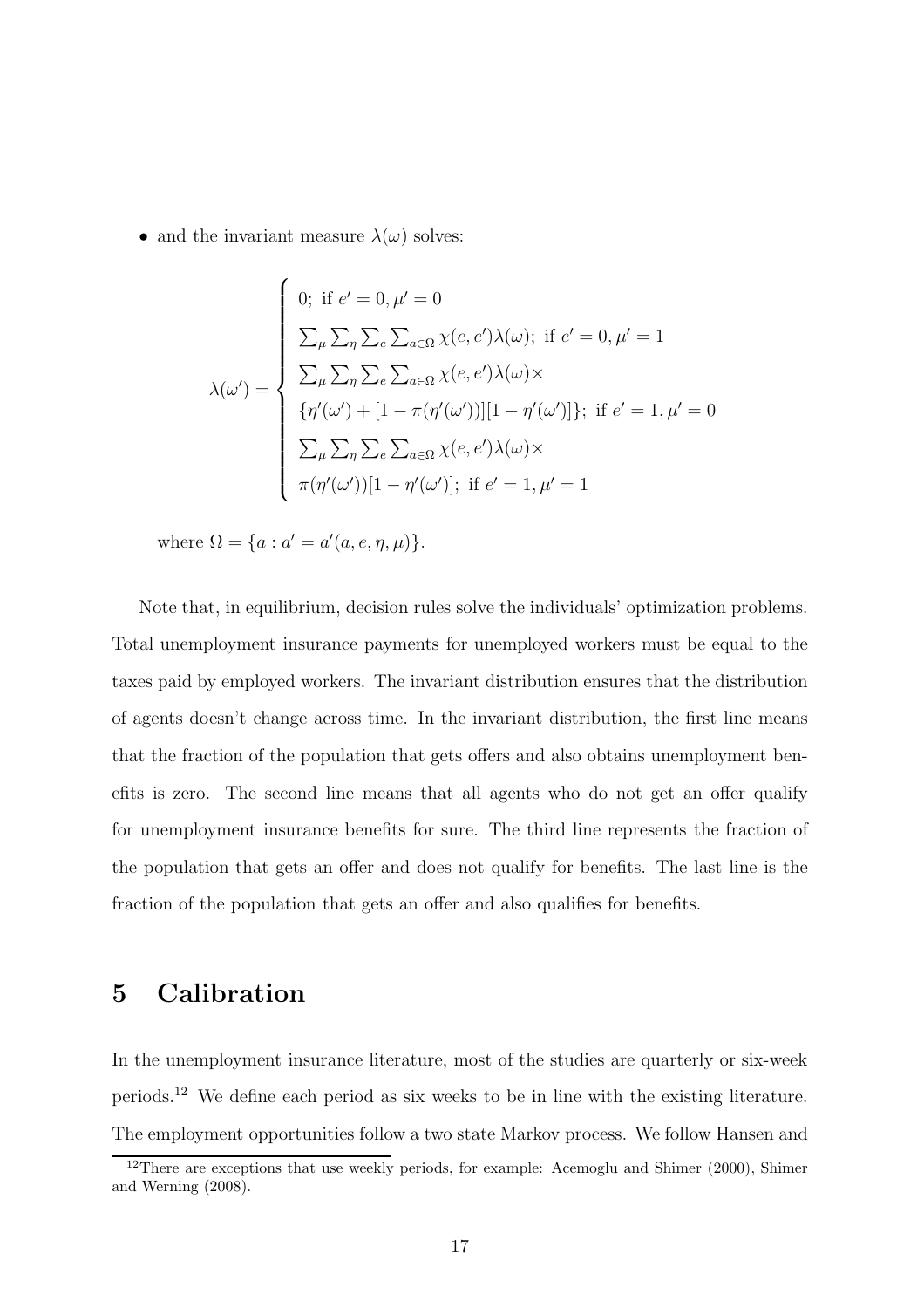Imrohoroglu (1992) in using a transition matrix of employment opportunities with the following probabilities, which matches the average rate and duration of unemployment in the United States:

$$
\left[\begin{array}{cc} .9681 & .0319 \\ .5 & .5 \end{array}\right]
$$

With the above transition matrix, agents receive employment opportunities 94% of the time, and the average duration of time without employment opportunities is 12 weeks.

We have a constant labor supply of employed workers denoted with  $\bar{n}$ , which equals 0.45. We take this constant labor supply to be the same as that in the closely related studies, such as Hansen and Imrohoroglu (1992), Abdulkadiroglu et al. (2002), and Pallage and Zimmermann (2005), which matches the average working hours in the United States.<sup>13</sup>

We choose a value of 0.995 for parameter  $\beta$ . This is standard for monthly or quarterly periods. Therefore, this is a reasonable value for our model as well. This value returns a plausible value of the average wealth/income ratio for the unemployed workers in the model. Empirical studies<sup>14</sup> report this ratio to be near 0. The model returns a value around 0.15.

The utility function is a Constant Relative Risk Aversion (CRRA) function composed of consumption and leisure with a risk aversion parameter of  $\sigma$ , and the composition of consumption and leisure is formed as a Cobb-Douglas function:

$$
u(c, l) = \frac{(c^{1-\rho} \ l^{\rho})^{1-\sigma} - 1}{1 - \sigma}
$$

<sup>&</sup>lt;sup>13</sup>In the business cycle literature, Kydland and Prescott (1991) report the same value for  $\bar{n}$ .  $14$ Gruber 2001, Carroll et. al. 2003.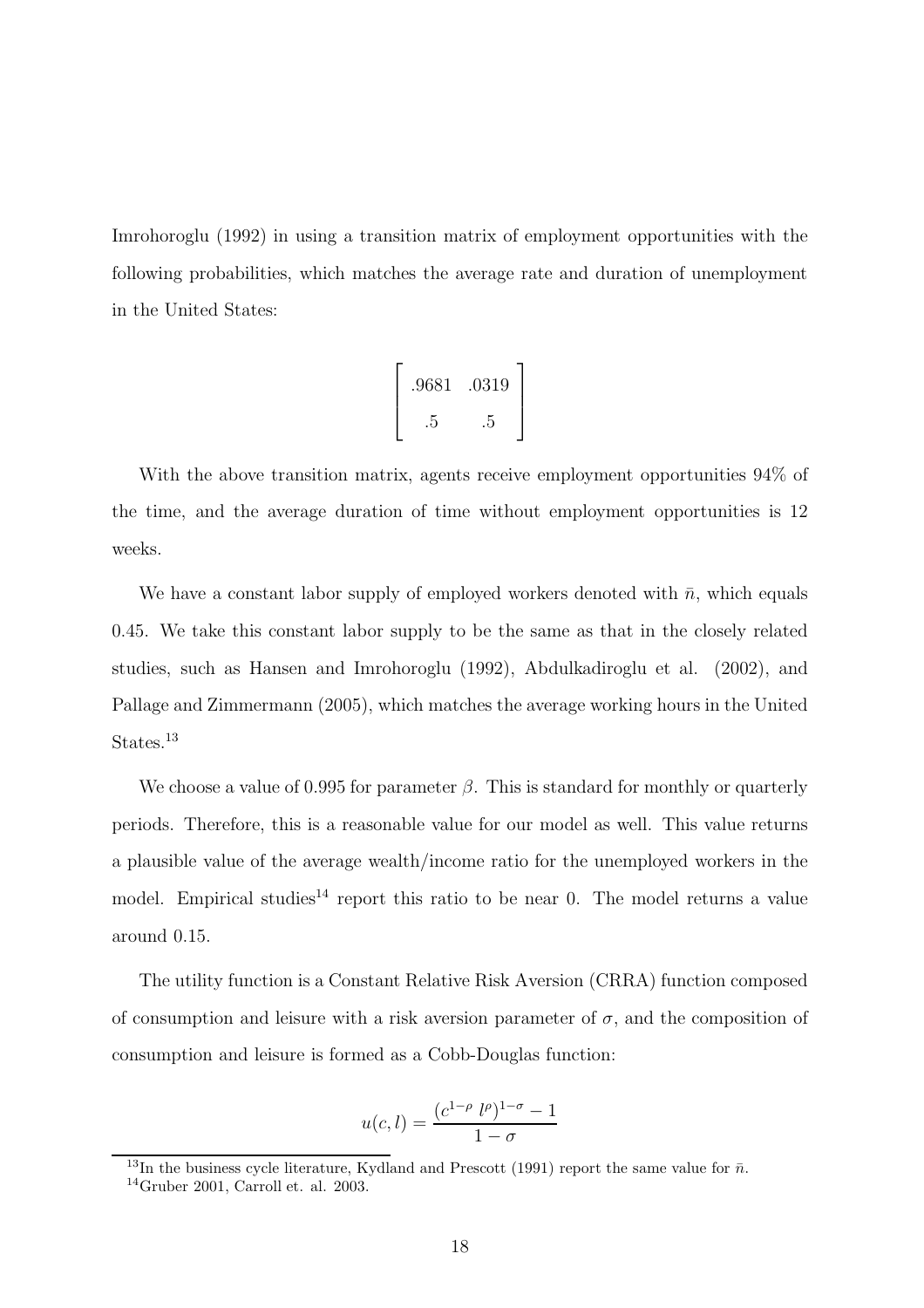We choose a benchmark value for  $\sigma$  in order to have results comparable to those in the aforementioned related studies in the unemployment insurance literature. Although the acceptable range for  $\sigma$  is 1.5 to 10 in the business cycle literature, unemployment insurance studies usually set it between  $0.5$  to  $4<sup>15</sup>$  In the benchmark case, we pick 2.50 for  $\sigma$ .

The share of leisure in the utility function is denoted with  $\rho$ , and the value for this parameter is 0.67 in the benchmark case. We follow Kydland and Prescott (1991) for the benchmark value of  $\rho$ , which is standard in the business cycle literature.<sup>16</sup>

The home production function takes a Constant Elasticity of Substitution (CES) form with an elasticity of substitution between time and goods,  $1/(1 - \nu)$ :

$$
f(h, x) = (\psi h^{\nu} + x^{\nu})^{\gamma/\nu}
$$

The parameters of the home production function are estimated by Aguiar and Hurst (2007) using U.S. micro data.<sup>17</sup> They have multiple estimations for  $\psi$  and  $1/(1 - \nu)$ . In the benchmark case, we choose  $\psi = 0.31$  and  $1/(1 - \nu) = 1.45$ . We solve the model with other values as well. Using these parameter values, the model returns a difference of about 5 hours per week between the average home production time of the unemployed and the employed.

To have a benchmark model, we need to choose a value for the average replacement rate  $(\theta)$ . There are empirical studies on the average replacement rate in the United States. Gruber (1997) finds an average replacement rate of about 40%. Clark and Summers (1982) estimate an average replacement rate of around 65%. Keeping in mind

<sup>&</sup>lt;sup>15</sup>For example, the value of  $\sigma$  is 1 in Shavell and Weiss (1979), 0.5 Hopenhayn and Nicolini (1997), 2.5 in Hansen and Imrohoroglu (1992), 2 in Alvarez-Parra and Sanchez (2010), and 4 in Acemoglu and Shimer (2000).

<sup>&</sup>lt;sup>16</sup>Also, Jacobs (2007) estimates a range of 0.63 to 0.68 for the value of  $\rho$  using the PSID data set.

<sup>&</sup>lt;sup>17</sup>For a detailed discussion of the data sets and estimations, see Aguiar and Hurst  $(2007)$ .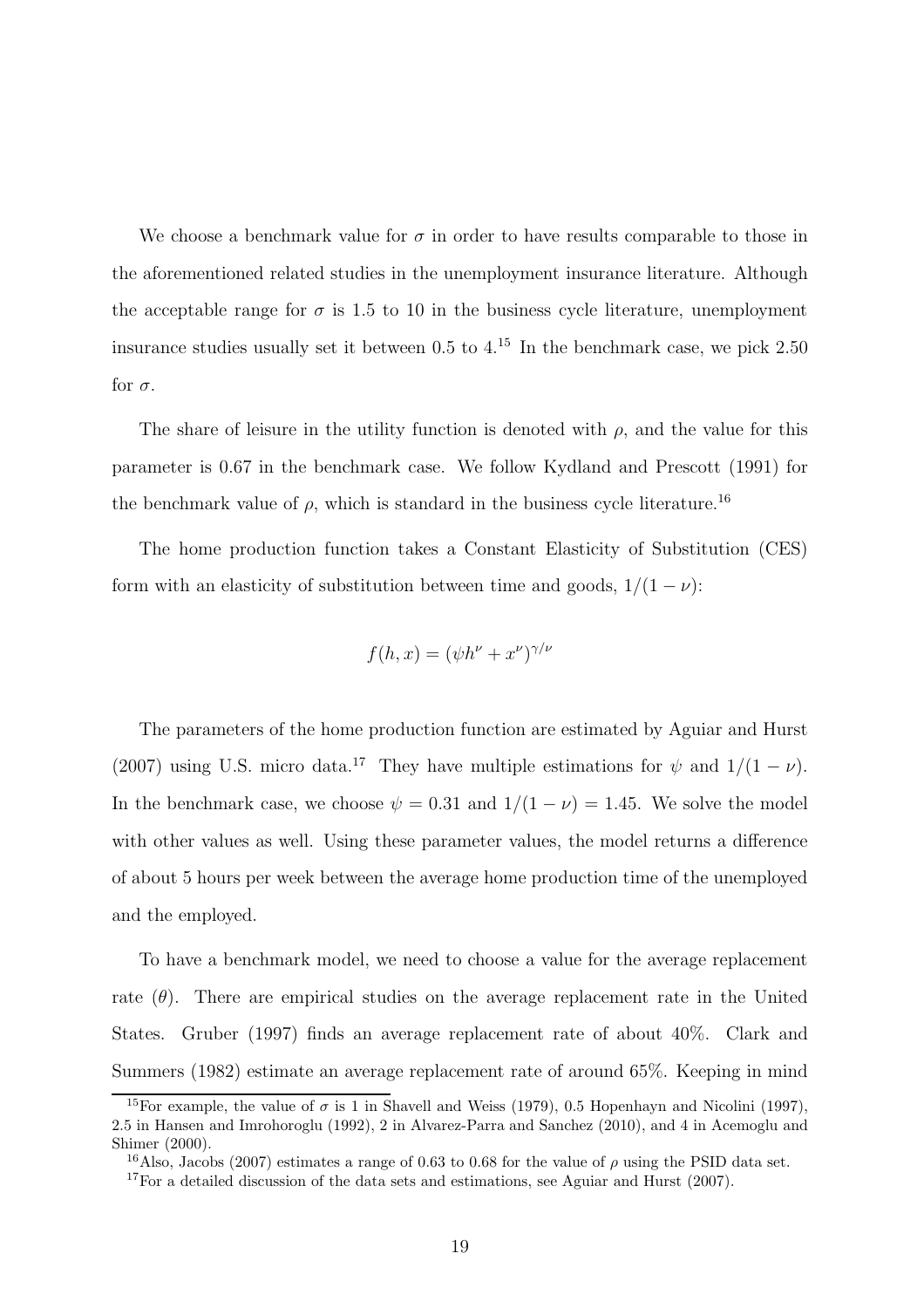that replacement rates have decreased over time in the United States, and that Gruber's work is more recent, we pick the current level of the replacement rate as 40% in the benchmark case. The parameters are reported in Table 4.

We choose parameters  $\pi(0)$  and  $\pi(1)$  to determine the degree of moral hazard in the society. Higher values for these parameters mean higher moral hazard. Pallage and Zimmermann (2005) assume that  $\pi(0) > 0$  and  $\pi(1) = 0$  and predict a value of about 0.2 for  $\pi(0)$  in the United States using a quantitative dynamic general equilibrium model. We do quantitative analysis in several different cases for parameters  $\pi(0)$  and  $\pi(1)$ , and we pick values close to the ones reported in Pallage and Zimmermann (2005). We analyze the role of home production in determining optimal unemployment insurance policy for the different cases.

# 6 Quantitative Results

We solve the model computationally and simulate 50,000 periods to calculate the moments. In the quantitative exercises, we aim to find the role of home production in determining the optimal rate of unemployment insurance. We divide the [0,1] interval into grids. The replacement rate takes values from these grids. We compute the equilibrium for each possible value of the replacement rate. We pick the one that maximizes average utility in the society as the optimal replacement rate. In order to see the role of home production in determining optimal unemployment insurance, we solve the model twice: once with home production and once with no home production. We also repeat the same exercises allowing for moral hazard in the society. This allows us to understand how moral hazard affects the role of home production in determining unemployment insurance policy.

In general, our results imply that optimal unemployment insurance levels are smaller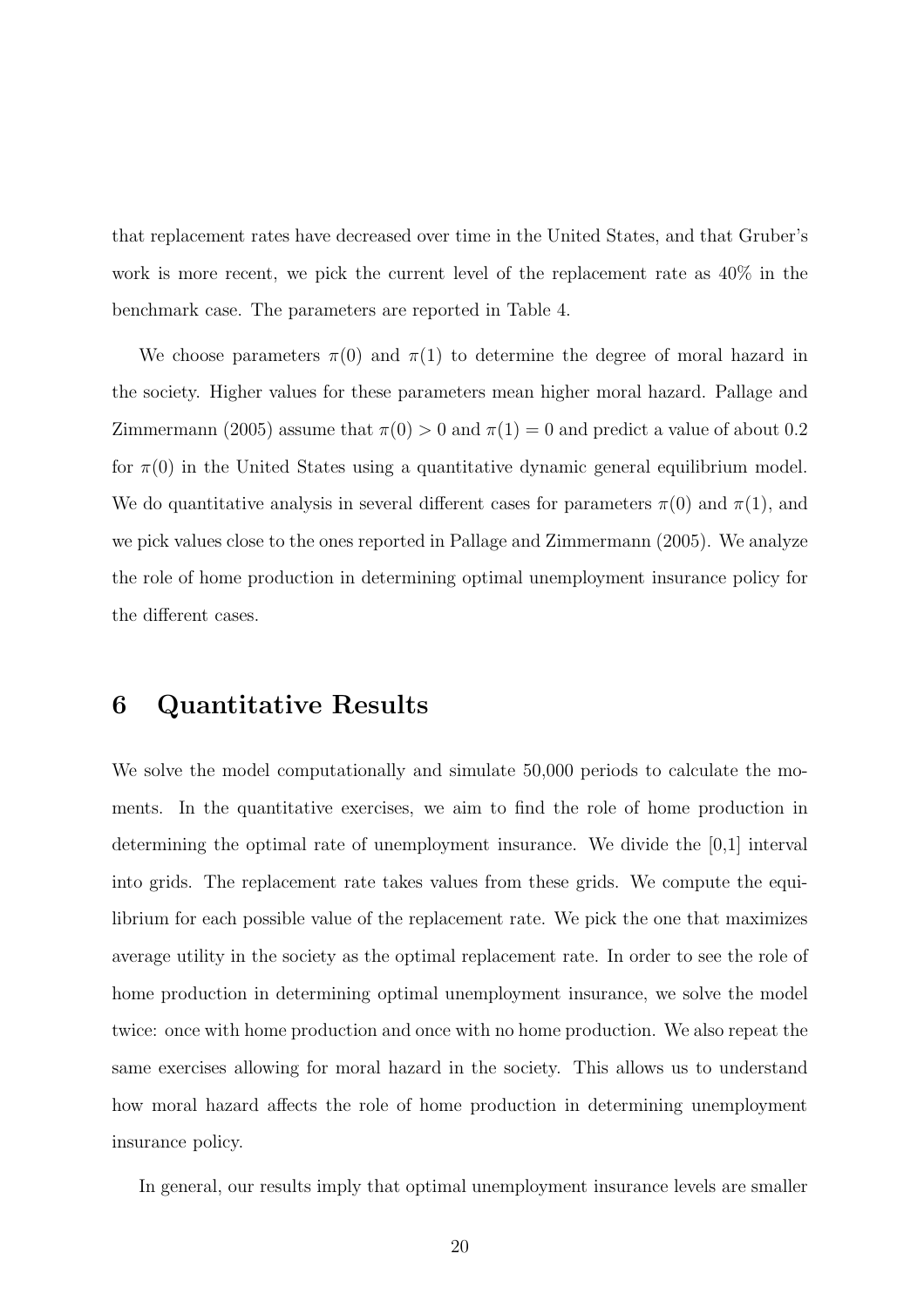when we allow for self-insurance through home production and the stock of wealth. In the following subsections, we quantify the role of home production in determining the optimal unemployment insurance policy using various parameter values.

#### 6.1 Benchmark Model

We are going to use the benchmark economy as an example to illustrate how agents behave. The average wealth to income ratio is 0.03 for unemployed individuals and 0.36 for employed individuals in this economy. We define unemployed individuals as the fraction of the population that does not get offers and would accept one if they did, plus those who qualify for unemployment insurance upon refusing a job offer.<sup>18</sup> The unemployment rate is 5.5% in the benchmark case. The average unemployment duration is of about 10 weeks. The standard deviation of log consumption is 0.12, and the standard deviation of log expenditure is 0.26. Note that the dispersion in consumption is smaller than the dispersion in expenditure due to the smoothing role of home production in this economy. The agents who receive employment opportunities accept or refuse offers depending on their asset levels. They reject offers if they have asset levels greater than or equal to 0.52. Unemployed individuals spend about 40 minutes per day (4.66 hours per week) more than the employed individuals on home production activities.

#### 6.2 Role of Home Production

In this subsection, our purpose is to quantify the role of home production in determining the optimal unemployment insurance. In order to do that, we perform a series of quantitative exercises. First, we quantify the role of home production in determining the optimal unemployment insurance in a society with no moral hazard  $(\pi(0) = \pi(1) = 0)$ .

<sup>&</sup>lt;sup>18</sup>In the definition of unemployment, we include the fraction of the population that refuses offers but still qualifies for unemployment insurance, because they report themselves as unemployed.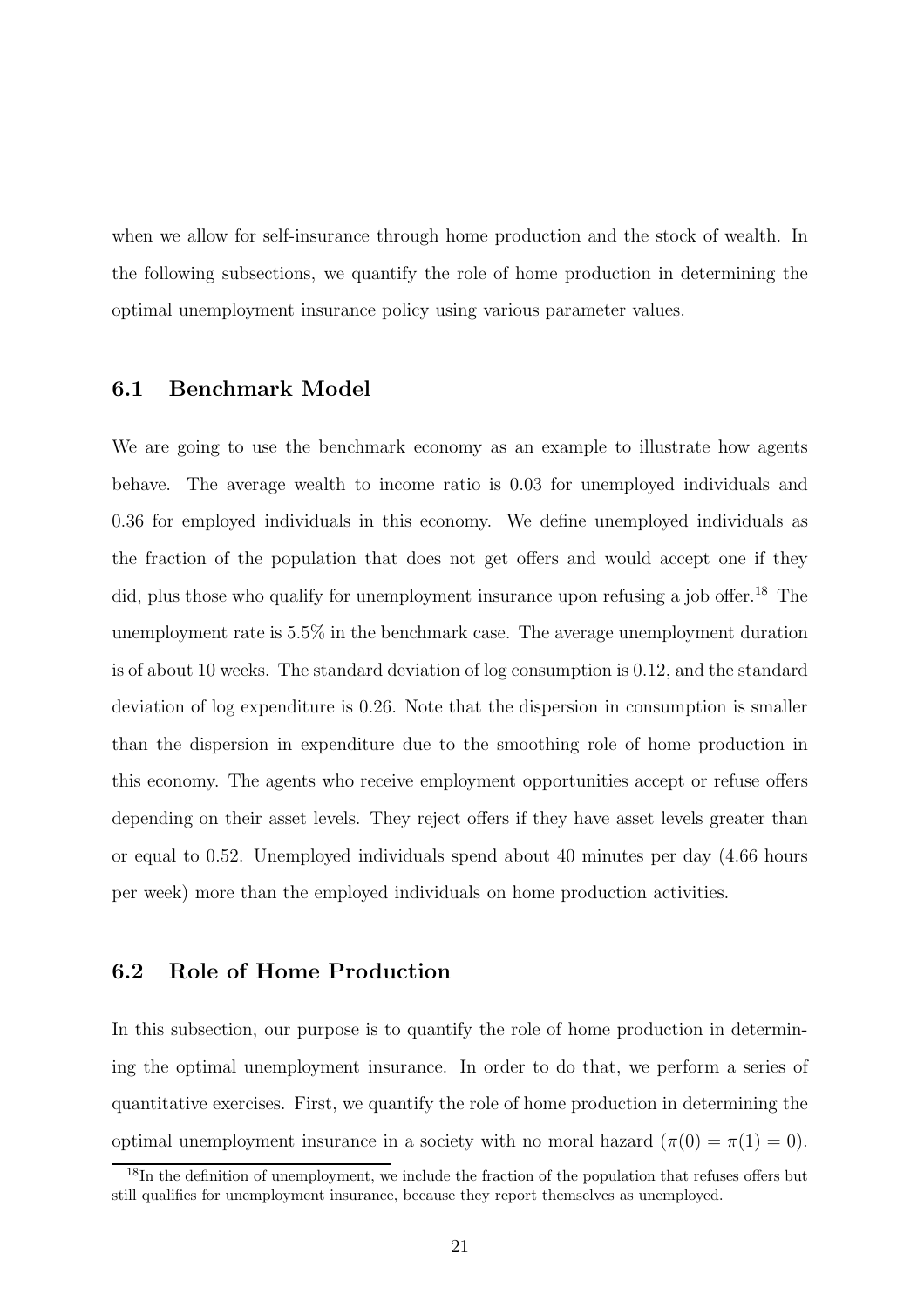We solve the model for two cases: (i) individuals are not allowed to do home production; that is  $\psi = 0$ , and (ii) they are allowed to do home production.

In the first case, we assume that consumption is equal to expenditure on market goods and services. In this case, we compute the optimal replacement rate to be about 65% of earnings. Employed individuals spend all of the time remaining after inelastically supplying labor on leisure, and unemployed individuals spend all of their time enjoying leisure. Note that consumption is assumed to be equal to expenditures on market goods and services in this case. Therefore, the standard deviation of consumption is equal to the standard deviation of expenditure in this case.

Next, keeping all the parameters the same, we solve for the second case, in which individuals are allowed to do home production. In this case, we find that the optimal rate of unemployment insurance is 0.40. In this equilibrium, the unemployed spend 4.6 hours per week more on home production compared to the employed. Individuals reduce the cost of unemployment by changing their time allocation during unemployment spells, and that makes the optimal replacement rate smaller compared to the no home production case. Because of home production, the optimal level of unemployment insurance decreases by 25% which corresponds to about 40% or earnings. Since consumption is a function of time and market goods, it deviates from expenditures in this case. The standard deviation of consumption is about half of the standard deviation of expenditures in this case. Therefore, the home production option decreases consumption inequality in the society.

#### 6.3 Role of Elasticity of Substitution Between Time and Goods

In order to see how the role of home production depends on the elasticity of substitution between time and goods, we solve the model with various values for the elasticity of substitution between time and goods. We use the estimated parameters from Aguiar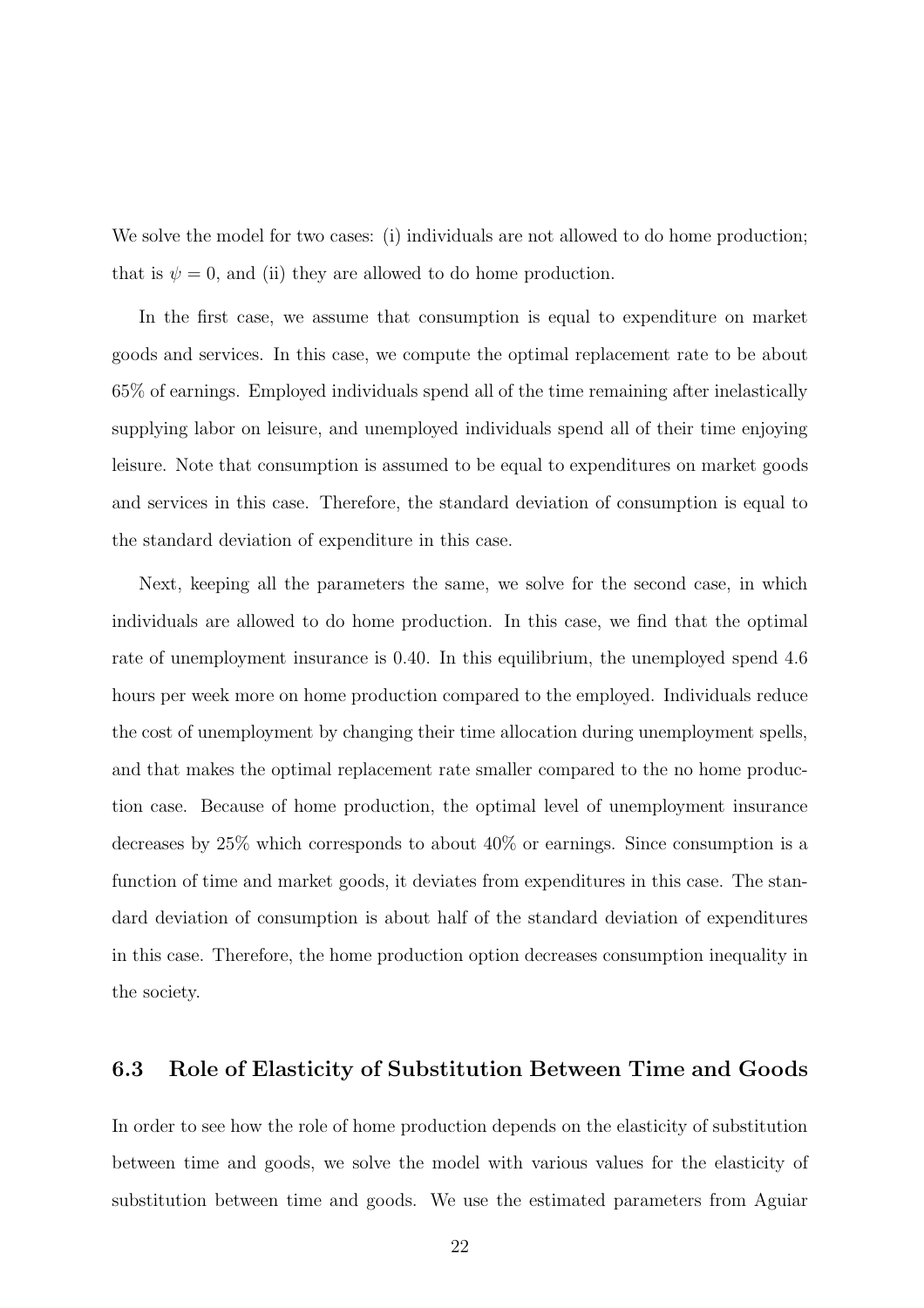and Hurst (2007): 1.45, 1.78, and 2.13. The optimal replacement rate is 40%, 45%, and 45%, respectively, for the corresponding values of elasticity.<sup>19</sup> The optimal replacement rate of the no home production case does not change, since the elasticity parameter has no role in the no home production case. Therefore, the fact that the optimal replacement rate is substantially smaller in the model with home production is robust.

#### 6.4 Role of Moral Hazard

Now we quantify the role of home production in a society with moral hazard. We introduce some moral hazard with  $\pi(0) = 0.1$ . This means that job searchers can qualify for unemployment insurance with probability 0.1, although they receive job offers. At this level of moral hazard, the optimal replacement rate in the economy with home production decreases to 35%; however, it remains 65% in the economy with no home production. When the level of moral hazard goes up to 0.2, the optimal replacement rate goes down to 25% in the economy with home production and to 40% in the no home production economy. Therefore, our result regarding the difference between optimal replacement rates in home production and no home production economies is robust in a society with moral hazard.

#### 6.5 Unemployment Insurance and Stock of Wealth

The model implies a negative relationship between the average stock of wealth and the replacement rate. Due to the partial replacement for lost earnings, individuals accumulate less precautionary wealth with increased replacement rates. This is in line with previous empirical research on the substitution of public and self-insurance for individuals. Engen and Gruber (2001) provide empirical evidence on this relationship between

<sup>&</sup>lt;sup>19</sup>Note that we change parameter  $\psi$  along with elasticity to keep the difference between the home production levels of the unemployed and the employed.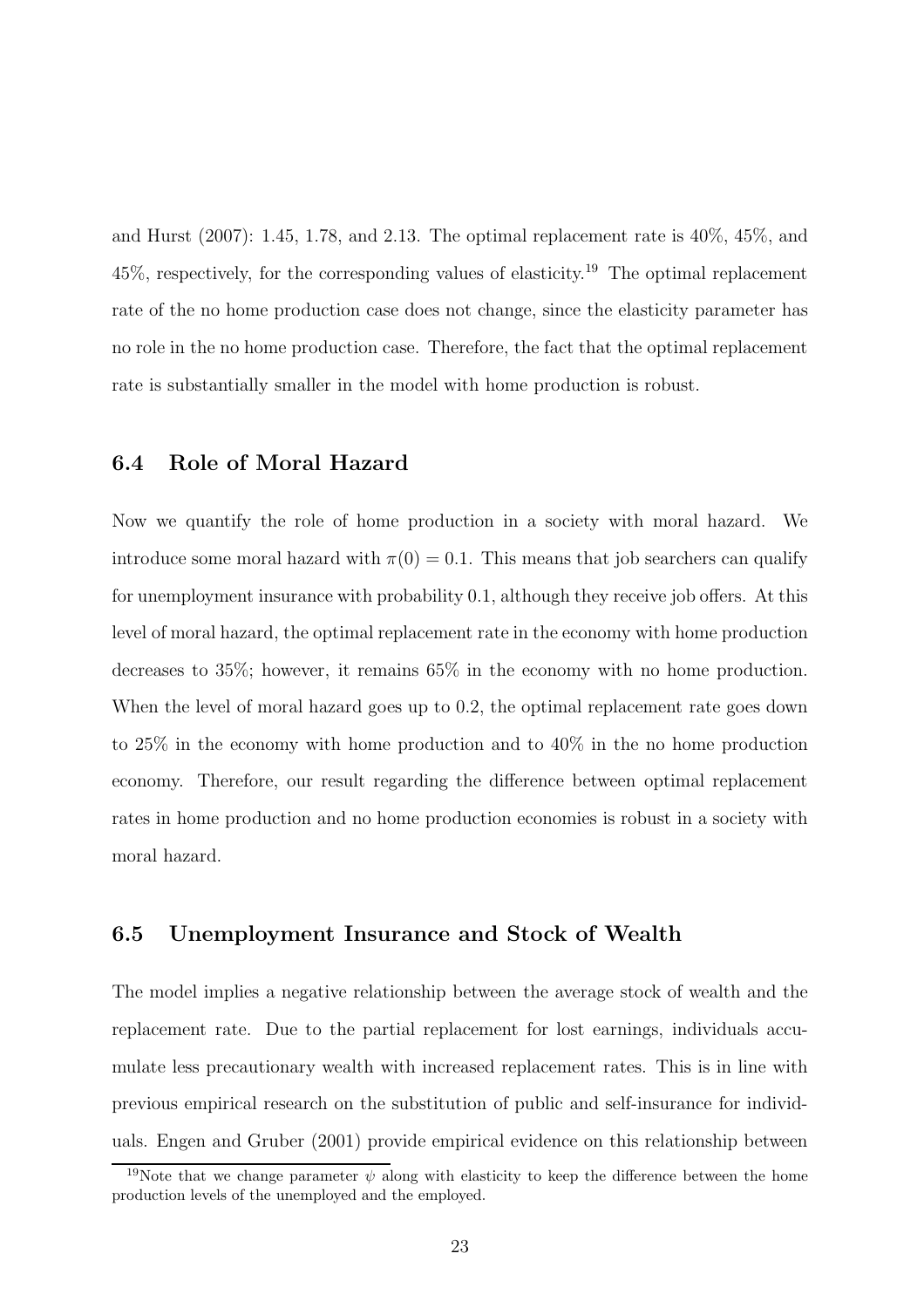precautionary wealth accumulation and the rate of unemployment insurance.

We summarize the quantitative results in Table 5. In general, the optimal replacement rates are smaller when we allow for home production in the model economy. This is due to the consumption smoothing role of home production during unemployment spells. We perform quantitative exercises in several different environments, and the effect of home production is robust in all of them. The results also imply that the current average replacement rate in the United States (about 40%) is optimal only if there is no moral hazard in the society.

# 7 Conclusion

In this paper, we make a quantitative analysis of optimal unemployment insurance, where we incorporate self-insurance through home production and the stock of wealth. In the benchmark model, we find that the optimal replacement rate in the presence of home production is roughly 40% of wages, which is 40% lower than the no home production model's optimal replacement rate of 65%. The presence of home production decreases the optimal replacement rate, and this result is robust under various parameterizations. The reason behind this result is the nature of the unemployment shock. During unemployment spells, individuals have tighter constraints while purchasing market goods and services and looser time constraints, and they respond by increasing their home production against unemployment shocks. Since consumption is a function of time and market goods, in the presence of home production, unemployed individuals enjoy smoother consumption levels compared to the no home production case. Eventually, that lowers the optimal replacement rate significantly.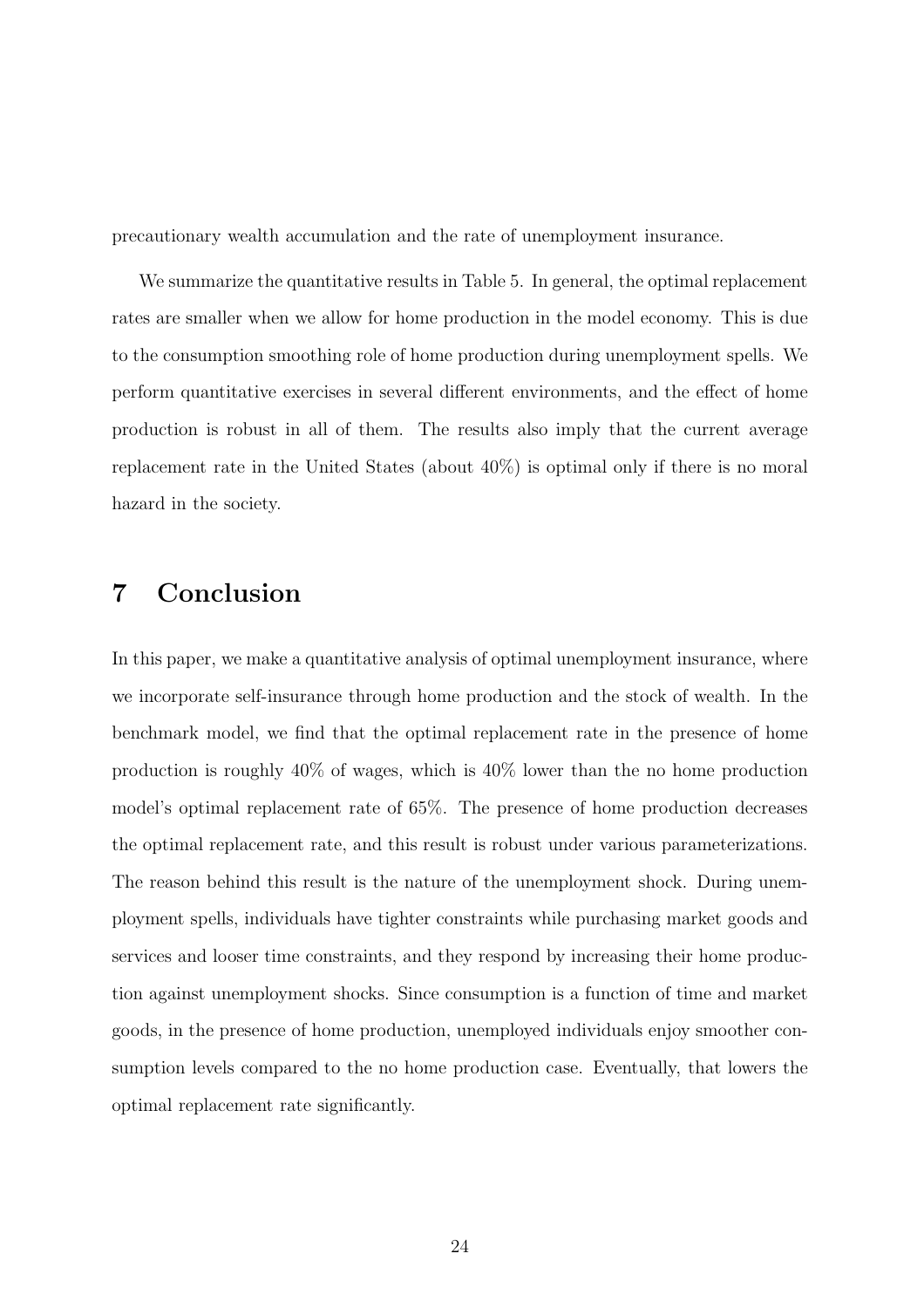# References

- [1] Abdulkadiroglu, Atila, Burhanettin Kuruşçu, and Aysegul Sahin (2002). "Unemployment Insurance and the Role of Self-Insurance," Review of Economic Dynamics, 5(3), 681-703.
- [2] Acemoglu, Daron and Robert Shimer (1999), "Efficient Unemployment Insurance," Journal of Political Economy, 107(5), 893-928.
- [3] Acemoglu, Daron and Robert Shimer (2000), "Productivity Gains from Unemployment Insurance," European Economic Review, 44(7), 1195-1224.
- [4] Aguiar, Mark and Erik Hurst (2005), "Consumption vs. Expenditure," Journal of Political Economy, 113(5), 919-948.
- [5] Aguiar, Mark and Erik Hurst (2007), "Life-Cycle Prices and Production," American Economic Review, 97(5), 1533-1559.
- [6] Aguiar, Mark and Erik Hurst (2009). "Deconstructing Life-Cycle Expenditure," University of Rochester.
- [7] Aiyagari, S. Rao (1994), "Uninsured Idiosyncratic Risk and Aggregate Saving," The Quarterly Journal of Economics, 109(3), 659-84.
- [8] Alvarez-Parra, Fernando and Juan M. Sánchez (2010), "Unemployment Insurance with a Hidden Labor Market," Journal of Monetary Economics, 56(7), pp. 954-67.
- [9] Bailey, Martin (1978), "Some Aspects of Optimal Unemployment Insurance," Journal of Public Economics, 10(3), 379-402.
- [10] Becker, Gary (1965), "A Theory of The Allocation of Time". The Economic Journal, 75, 493-517.
- [11] Becker, Gary D. and Gilbert R Ghez (1975), "The Allocation of Time and Goods over the Life Cycle," NBER.
- [12] Benhabib, Jess, Richard Rogerson, and Randall Wright (1991), "Homework in Macroeconomics: Household Production and Aggregate Fluctuations," Journal of Political Economy, 99(6), 1166-87.
- [13] Browning, Martin and Thomas Crossley (2001), "Unemployment Insurance Benefit Levels and Consumption Changes," Journal of Public Economics, 80(1), 1-23.
- [14] Burda, Michael C. and Daniel Hamermesh (2010), "Unemployment, Market Work and Individual Production," Economics Letters, 107(2), 131-33.
- [15] Canova, Fabio and Angel Ubide (1998), "International Business Cycles, Financial Markets, and Household Production," Journal of Economic Dynamics and Control, 22(4), 545-572.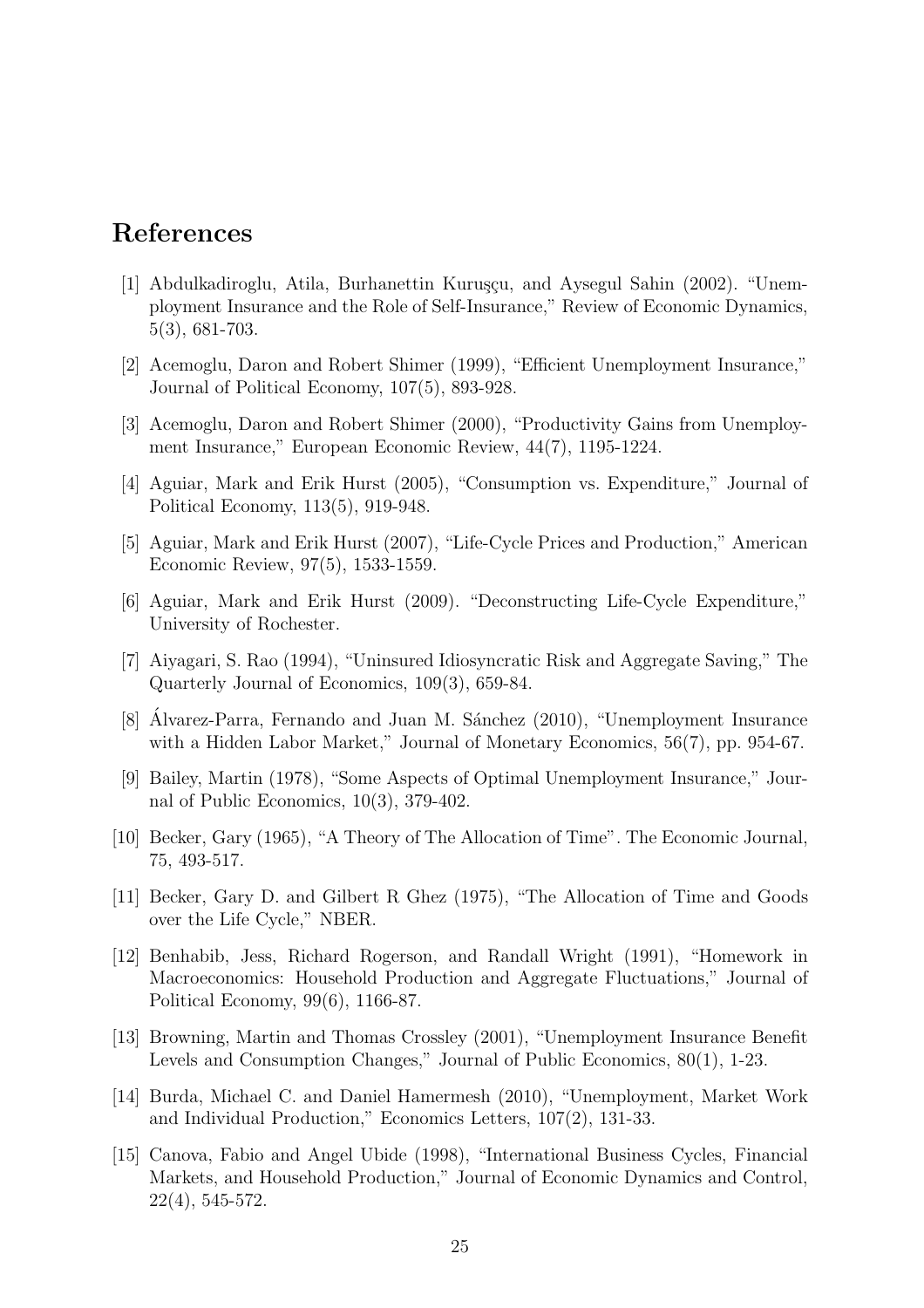- [16] Carroll, Christopher, Karen Dynan, and Spencer Krane (2003), "Unemployment Risk and Precautionary Wealth: Evidence From Households' Balance Sheets," The Review of Economics and Statistics, 85(3), 586-604.
- [17] Chang, Yongsung (2000), "Comovement, Excess Volatility, and Home Production," Journal of Monetary Economics, 46(2), 385-396.
- [18] Chang, Yongsung and Andreas Hornstein (2007), "Home Production," Federal Reserve Bank of Richmond, working paper.
- [19] Chetty, Raj (2008), "Moral Hazard vs. Liquidity and Optimal Unemployment Insurance," Journal of Political Economy, 116(2), 173-234.
- [20] Clark, Kim B. and Lawrence H. Summers (1982), "Unemployment Insurance and Labor Market Transitions," In Workers, Jobs, and Inflation, edited by Martin Neil Baily. Washington: Brookings Inst.
- [21] Davidson, Carl and Stephen Woodbury (1997), "Optimal Unemployment Insurance," Journal of Public Economics, 64(3), 359-387.
- [22] Engen Eric and Jonathan Gruber (2001), "Unemployment Insurance and Precautionary Saving," Journal of Monetary Economics, 47(3), 545-579.
- [23] Flemming, J. S. (1978), "Aspects of Optimal Unemployment Insurance," Journal of Public Economics, 10(3), 403-425.
- [24] Greenwood, Jeremy and Zvi Hercowitz (1991), "The Allocation of Capital and Time over the Business Cycle," Journal of Political Economy, 99(6), 1188-214.
- [25] Gruber, Jonathan (1997), "The Consumption Smoothing Benefits of Unemployment Insurance," The American Economic Review, 87(1), 192-205 .
- [26] Gruber, Jonathan (2001), "The Wealth of Unemployed," Industrial and Labor Relations Review, 55(1), 79-94.
- [27] Hagedorn, Marcus, Ashok Kaul and Tim Mennel (2005), "An Adverse Selection Model of Optimal Unemployment Insurance," mimeo, Institute for Empirical Research in Economics, University of Zurich.
- [28] Hamermesh, Daniel S., Harley Frazis and Jay Stewart, 2005. "Data Watch: The American Time Use Survey," Journal of Economic Perspectives, American Economic Association, 19(1), 221-232.
- [29] Hansen, Gary and Ayşe Imrohoroğlu (1992), "The Role of Unemployment Insurance in an Economy with Liquidity Constraints and Moral Hazard," Journal of Political Economy, 100(1), 118-42.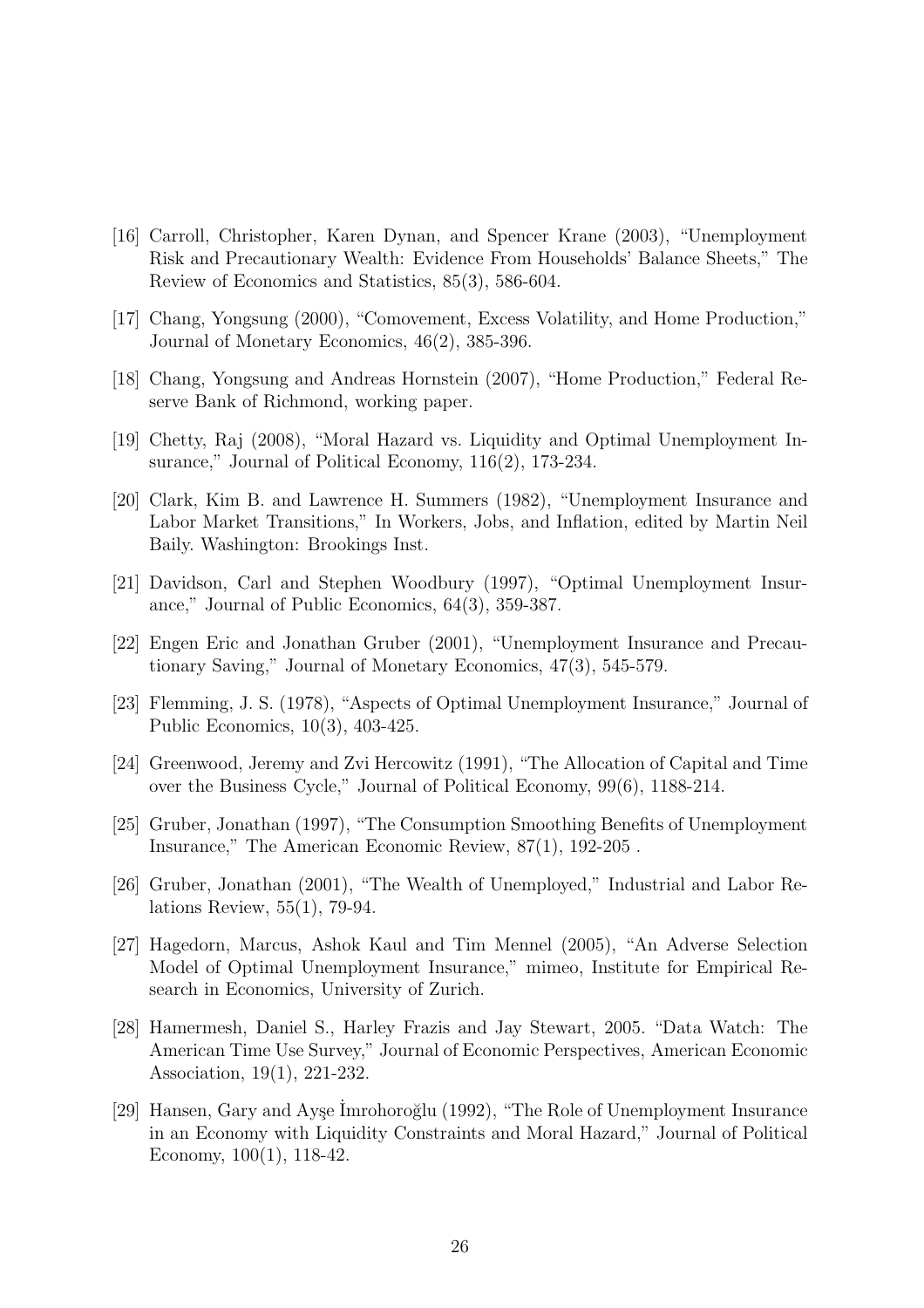- [30] Heathcote, Jonathan, Kjetil Storesletten and Giovanni Violante (2009), "Quantitative Macroeconomics with Heterogeneous Households," Federal Reserve Bank of Minneapolis, Staff Report.
- [31] Hopenhayn, Hugo A. and Juan Pablo Nicolini (1997), "Optimal Unemployment Insurance," Journal of Political Economy, 105(2), 412-38.
- [32] Jacobs, Kris (2007), "Consumption-Leisure Non-separabilities in Asset Market Participants' Preferences," Journal of Monetary Economics, 54(7), 2131-2138.
- [33] Kocherlakota, Narayana R.,"Figuring out the impact of hidden savings on optimal unemployment insurance," Review of Economic Dynamics, 2004, 7 (3), 541554.
- [34] Krueger, Alan B. and Andreas Mueller (2008), "Job Search and Unemployment Insurance: New Evidence from Time Use Data," working paper, Industrial Relations Section, Princeton University.
- [35] Kydland, Finn and Edward Prescott (1991), "Hours and Employment in Business Cycle Theory," Economic Theory, 1(1), 63-81.
- [36] Landais, Camille, Pascal Michaillat and Emmanuel Saez (2010), "Optimal Unemployment Insurance over the Business Cycle," working paper, NBER.
- [37] Pallage, Stephane and Christian Zimmermann (2005), "Heterogeneous Labor Markets and Generosity Towards Unemployed: An International Perspective," Journal of Comparative Economics, 33(1), 88-106.
- [38] Shavell, Steven and Laurence Weiss (1979), "The Optimal Payment of Unemployment Insurance over Time," Journal of Political Economy, 87(6), 1347-62.
- [39] Shimer, Robert and Ivan Werning (2008), "Liquidity and Insurance for the Unemployed," American Economic Review, 98(5), 1922-42.
- [40] Wang, Cheng and Stephen D. Williamson, "Moral Hazard, Optimal Unemployment Insurance, and Experience Rating," Journal of Monetary Economics, 2002, 49 (7), 1337-71.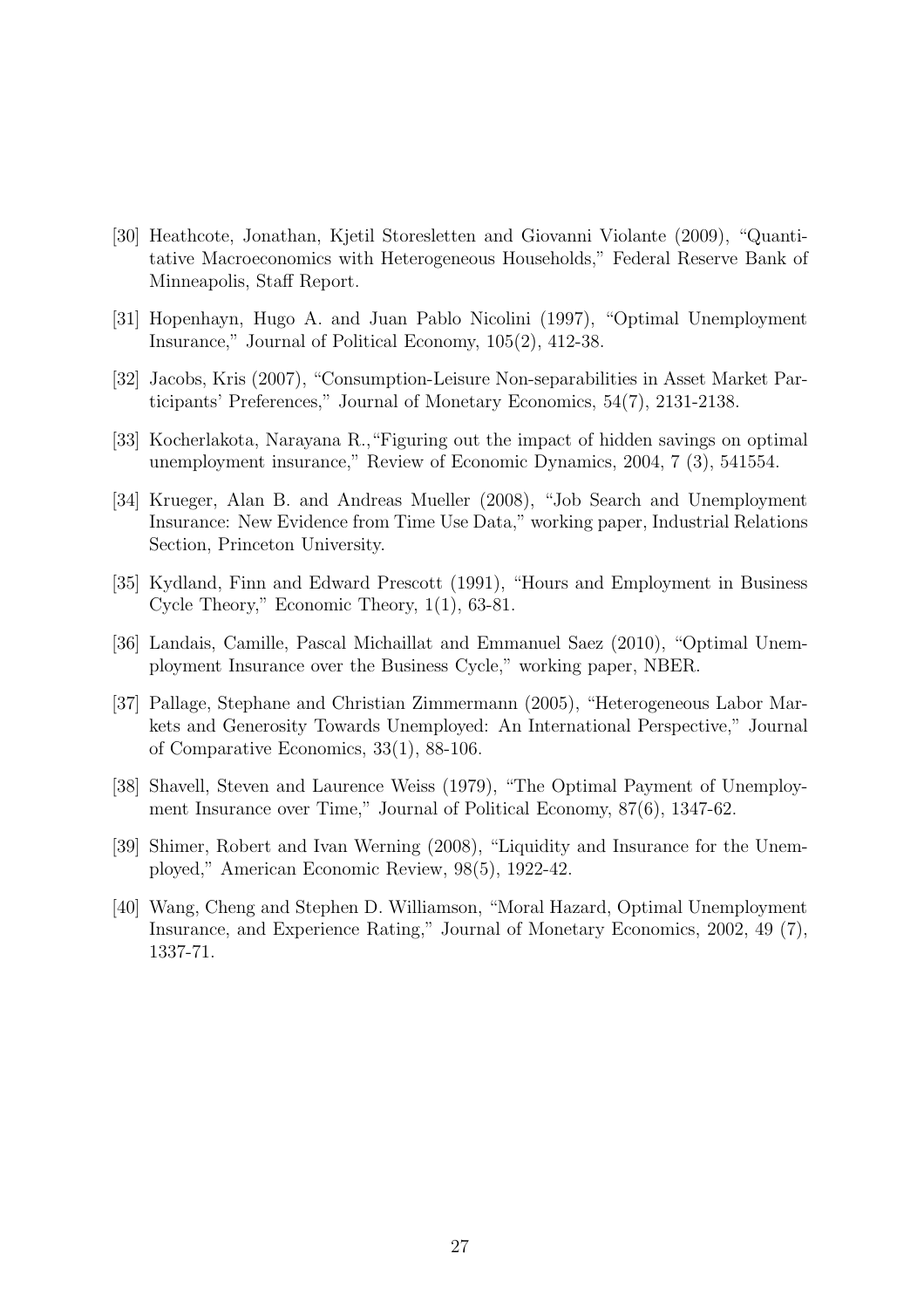# 8 Tables

|                       |       | Housework Home Production | %   |
|-----------------------|-------|---------------------------|-----|
| <b>Full Sample</b>    | 6.69  | 20.08                     | 100 |
| Employed              | 6.40  | 19.50                     | 95  |
| Unemployed            | 11.72 | 30.29                     | 5   |
| Female                | 10.27 | 24.83                     | 47  |
| Male                  | 3.53  | 15.89                     | 53  |
| Single                | 5.61  | 15.75                     | 35  |
| Married               | 7.26  | 22.37                     | 65  |
| Not-White             | 6.76  | 18.33                     | 17  |
| White                 | 6.67  | 20.44                     | 83  |
| High school Grad.     | 6.57  | 20.19                     | 91  |
| Less than High school | 7.84  | 18.98                     | 9   |
| College Grad.         | 6.26  | 20.74                     | 32  |
| Less than College     | 6.89  | 19.77                     | 68  |

Table 1: Summary Statistics (ATUS, 2003-2008)

Note: Unmarried couples are included in the "Married" sample.

Table 2: Home Production and Unemployment in ATUS

|              | Work         | Home Production | Housework  |
|--------------|--------------|-----------------|------------|
| Unemployed   | $-37.793***$ | $12.025***$     | $5.408***$ |
|              | (0.365)      | (0.610)         | (0.347)    |
| Observations | 53024        | 53024           | 53024      |
| $R^2$        | 0.091        | 0.122           | 0.141      |
|              |              |                 |            |

Standard errors in parentheses

 $*$   $p$   $<$   $0.05,$   $^{**}$   $p$   $<$   $0.01,$   $^{***}$   $p$   $<$   $0.001$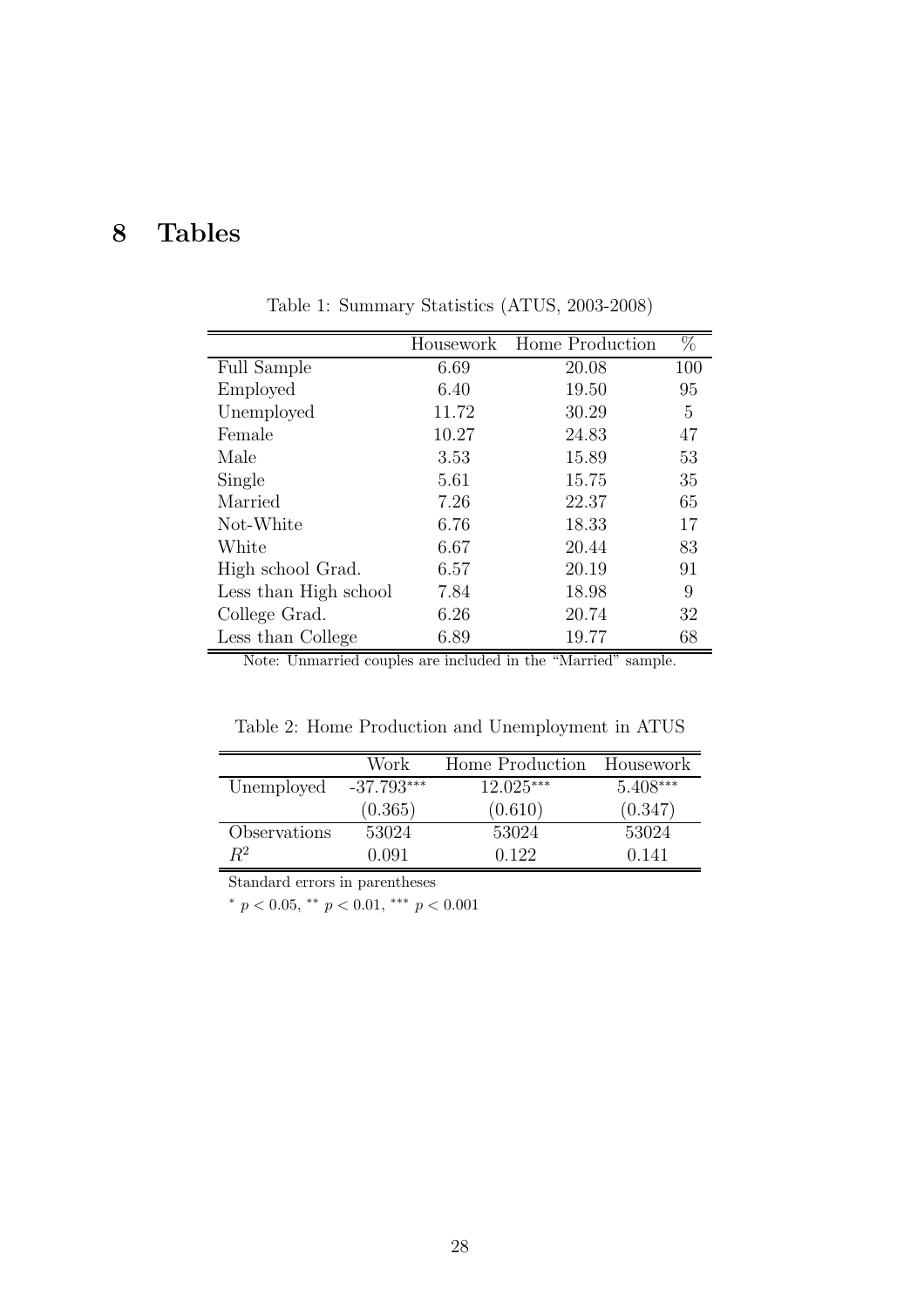|              | Housework  | House & Vehicle | Household  | Purchasing | Other      |
|--------------|------------|-----------------|------------|------------|------------|
|              |            | Maintenance     | Care.      | Goods      |            |
| Unemployed   | $5.408***$ | $2.493***$      | $2.098***$ | $1.017***$ | $1.335***$ |
|              | (0.347)    | (0.341)         | (0.249)    | (0.257)    | (0.245)    |
| Observations | 53024      | 53024           | 53024      | 53024      | 53024      |
| $R^2$        | 0.141      | 0.041           | 0.154      | 0.016      | 0.024      |

Table 3: Home Production and Unemployment in ATUS: Decomposed

Standard errors in parentheses

\*  $p < 0.05$ , \*\*  $p < 0.01$ , \*\*\*  $p < 0.001$ 

| Table 4: Parameters of the Benchmark Economy. |
|-----------------------------------------------|
|-----------------------------------------------|

| Parameter         |                                                                | Value  |
|-------------------|----------------------------------------------------------------|--------|
|                   | Time discount factor                                           | 0.995  |
| $\sigma$          | Relative risk aversion                                         | 2.50   |
| $\rho$            | Weight of leisure in utility                                   | 0.67   |
| $\boldsymbol{n}$  | Constant labor supply                                          | 0.45   |
| $\theta$          | Current Unemployment benefit                                   | 0.40   |
| $\chi(0,0)$       | <b>Employment Opportunities Transition</b>                     | 0.50   |
| $\chi(1,1)$       | <b>Employment Opportunities Transition</b>                     | 0.9681 |
| $\psi$            | Weight of time input in home production (HP)                   | 0.31   |
| 1/(1)<br>$-\nu$ ) | Elasticity of substitution between time and market goods in HP | 1.45   |
|                   | Degree of homogeneity in HP                                    |        |

Table 5: Optimal Replacement Rates (Summary of the Quantitative Results)

|      | $\psi$ | $\pi(U)$ | $\pi(1)$ |      | Optimal $\theta$ , HP Optimal $\theta$ , no HP | % Difference |
|------|--------|----------|----------|------|------------------------------------------------|--------------|
| 1.45 | 0.31   | 0.00     | 0.00     | 0.40 | 0.65                                           | 40           |
| 1.45 | 0.31   | 0.10     | 0.00     | 0.25 | 0.65                                           | 60           |
| 1.45 | 0.31   | 0.10     | (0.10)   | 0.10 | 0.20                                           | 50           |
| 1.45 | 0.31   | 0.20     | 0.00     | 0.05 | 0.25                                           | 80           |
| 1.45 | 0.31   | 0.20     | 0.10     | 0.05 | 0.20                                           | 75           |
| 1.78 | 0.40   | 0.00     | 0.00     | 0.45 | 0.65                                           | 30           |
| 2.13 | (0.50) | 0.00     | 0.00     | 0.45 | 0.65                                           | 30           |

Notes: This table shows the summary of our quantitative results on the optimal unemployment insurance policy. The optimal replacement rates for different set of parameters are reported. In the last column, we report percentage differences between optimal replacement rates with and without home production option.